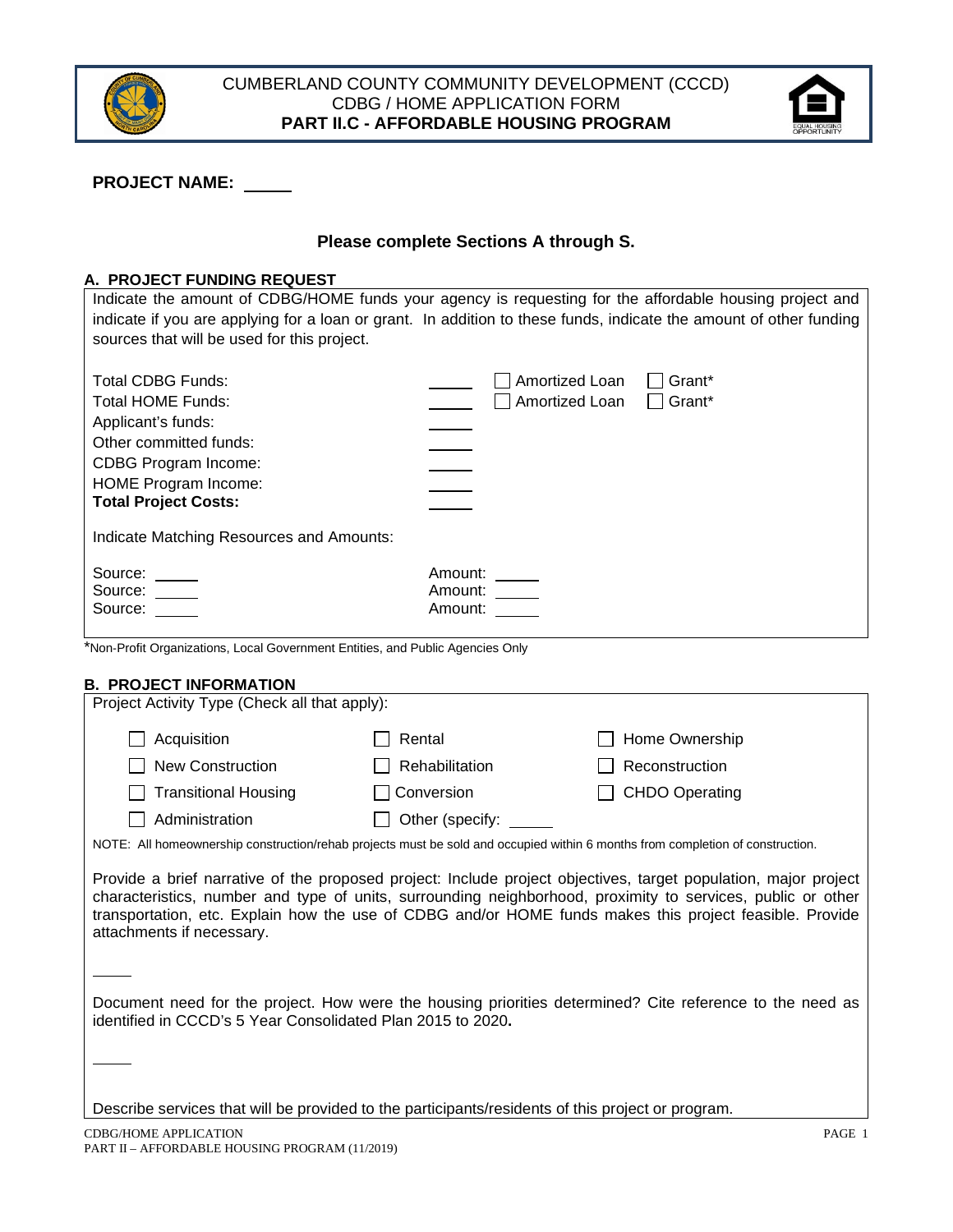CDBG/HOME APPLICATION PAGE 2 Coordination with Other Agencies: Describe how your organization will coordinate with other organizations to provide needed services to participants/residents. Please include documentation if this is a formal Continuum of Care collaboration project. Current Status of Project. Is project underway?  $\Box$  Yes  $\Box$  No If this project is already underway, describe what has been done so far, including the sources and amounts of financial assistance already received. If you are requesting additional funds for a project currently receiving funding from the County, indicate the anticipated date of project completion and estimate any additional financial assistance that must still be secured, including the amount requested by this application, to complete the project. **For development projects, respond to the following items.** Attach a copy of preliminary site plan, elevation renderings, and floor plans for each unit type in the project. Plans must be to scale. Preliminary plans do not have to be done by architects or engineers. **Indicate in the table blow, the housing type, number of units, and square footage for each housing type. Housing Type Units Total # of Units Designated for Households with Income within 80% of the area median income Total Square Footage of all Units Total Square Footage of Units Designated for Households with Income within 80% of the area median income Ownership Or Rental Activity Type** If you indicated "other" under Housing Type, please provide the housing type, number of units, square footage, activity type and if it will be ownership and/or rental: Total Number of Buildings: Residential Commercial Total commercial space square footage (if applicable): Total common area square footage (if applicable): Total square footage of all project structures (residential, commercial, common areas and parking): Describe the structural system: Describe the floor system: Describe the exterior finish: Garages:  $\Box$  Yes  $\Box$  No If yes, number of garages: If no, number of parking spaces: Covered parking spaces:  $\Box$  Yes  $\Box$  No If yes, number of parking spaces:  $\Box$ Parking pads:  $\Box$  Yes  $\Box$  No If yes, number of parking spaces: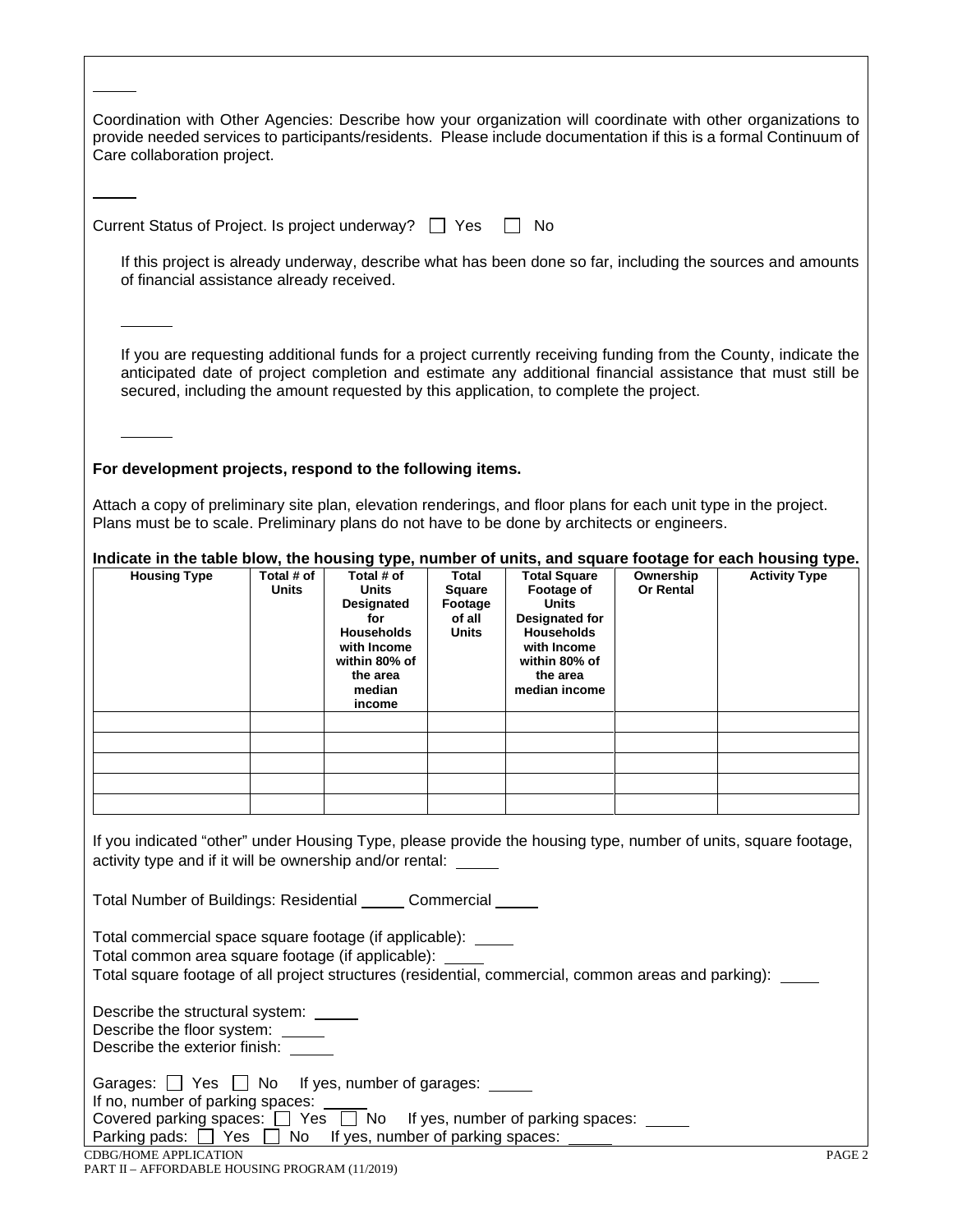| Recreational facilities planned:<br>Commercial space planned (include square footage):<br>Accessory buildings planned (include square footage): _____<br>Security procedures planned:<br>Cost for use of any of the above, if not part of the unit rent: _____ |                            |                                   |                        |                       |
|----------------------------------------------------------------------------------------------------------------------------------------------------------------------------------------------------------------------------------------------------------------|----------------------------|-----------------------------------|------------------------|-----------------------|
| <b>Energy and Equipment Information</b>                                                                                                                                                                                                                        |                            |                                   |                        |                       |
| Heating sytem:                                                                                                                                                                                                                                                 |                            |                                   |                        |                       |
| Central forced air                                                                                                                                                                                                                                             | Electric                   | Gas                               | Propane                | <b>Heat Pump</b>      |
| Other:<br>$\Box$                                                                                                                                                                                                                                               |                            |                                   |                        |                       |
|                                                                                                                                                                                                                                                                |                            |                                   |                        |                       |
| Air Conditioning System:                                                                                                                                                                                                                                       |                            |                                   |                        |                       |
| Central forced air                                                                                                                                                                                                                                             | Other: $\_\_$              |                                   |                        |                       |
|                                                                                                                                                                                                                                                                |                            |                                   |                        |                       |
| Domestic Hot Water:                                                                                                                                                                                                                                            |                            |                                   |                        |                       |
| Shared supply                                                                                                                                                                                                                                                  | Electric                   | Gas                               | Propane                |                       |
| Interior Features & Specifications Included with Income Restricted Units                                                                                                                                                                                       |                            |                                   |                        |                       |
| Microwave                                                                                                                                                                                                                                                      | Refrigerator               |                                   | Kitchen Exhaust Duct   | Fireplace             |
| Range & Oven                                                                                                                                                                                                                                                   | Ceiling Fans               |                                   | Common On-site Laundry | Balcony               |
| Garbage Disposal                                                                                                                                                                                                                                               | Carpet                     |                                   | Laundry Hook-ups       | Security Alarm        |
| Dishwasher                                                                                                                                                                                                                                                     | <b>Blinds/Drapes</b>       |                                   | Laundry Equip. in unit | Other:                |
|                                                                                                                                                                                                                                                                |                            |                                   |                        |                       |
| Interior Features & Specifications Included with Other Units                                                                                                                                                                                                   |                            |                                   |                        |                       |
| Microwave                                                                                                                                                                                                                                                      | Refrigerator               |                                   | Kitchen Exhaust Duct   | Fireplace             |
| Range & Oven                                                                                                                                                                                                                                                   | <b>Ceiling Fans</b>        |                                   | Common On-site Laundry | <b>Balcony</b>        |
| Garbage Disposal                                                                                                                                                                                                                                               | Carpet                     |                                   | Laundry Hook-ups       | <b>Security Alarm</b> |
| Dishwasher                                                                                                                                                                                                                                                     | <b>Blinds/Drapes</b>       |                                   | Laundry Equip. in unit | Other:                |
|                                                                                                                                                                                                                                                                |                            |                                   |                        |                       |
| <b>On-Site Amenities - Rental Developments Only</b>                                                                                                                                                                                                            |                            |                                   |                        |                       |
| <b>Community Room</b>                                                                                                                                                                                                                                          | <b>Recreation Room</b>     |                                   | <b>Common Dining</b>   | <b>Crafts Room</b>    |
| <b>Tennis Court</b>                                                                                                                                                                                                                                            | Residential Kitchen $\Box$ |                                   | Other:                 |                       |
| Will any of the units follow Energy Star standards? $\Box$ Yes $\Box$ No                                                                                                                                                                                       |                            |                                   |                        |                       |
|                                                                                                                                                                                                                                                                |                            |                                   |                        |                       |
|                                                                                                                                                                                                                                                                |                            |                                   |                        |                       |
| <b>C. PROPERTY SITE DESCRIPTION</b>                                                                                                                                                                                                                            |                            |                                   |                        |                       |
| Please provide property site information by answering the following items:                                                                                                                                                                                     |                            |                                   |                        |                       |
| Parcel Identification Number: _____                                                                                                                                                                                                                            |                            |                                   |                        |                       |
|                                                                                                                                                                                                                                                                |                            |                                   |                        |                       |
| <b>Property Owner Information</b>                                                                                                                                                                                                                              |                            |                                   |                        |                       |
| Name: $\_\_$                                                                                                                                                                                                                                                   |                            |                                   |                        |                       |
| If not an individual -- indicate Agency, Agent or Management Firm                                                                                                                                                                                              |                            |                                   |                        |                       |
| Contact Name: _____<br>Address: _____                                                                                                                                                                                                                          |                            |                                   |                        |                       |
| Phone No:                                                                                                                                                                                                                                                      |                            | E-Mail: $\_\_\_\_\_\_\_\_\_\_\_\$ |                        |                       |
| Property size: _____                                                                                                                                                                                                                                           |                            | Zoning Classification: _____      |                        |                       |
|                                                                                                                                                                                                                                                                |                            |                                   |                        |                       |
| List Deed Restrictions, Liens, Covenants (if applicable): _____                                                                                                                                                                                                |                            |                                   |                        |                       |
| List Existing debt (if applicable) \$                                                                                                                                                                                                                          |                            |                                   |                        |                       |
| Lien Holder Name and Address:                                                                                                                                                                                                                                  |                            |                                   |                        |                       |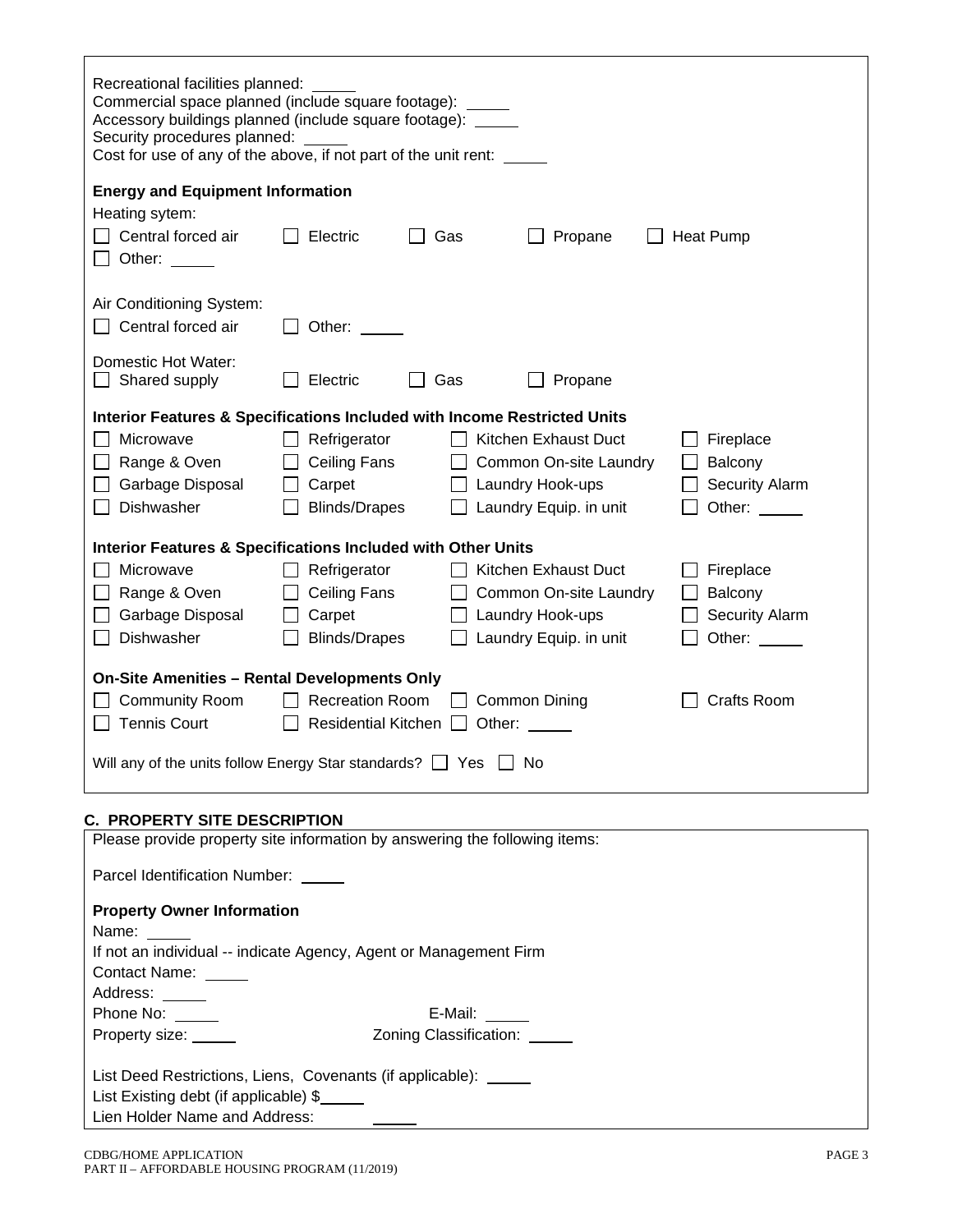| Landmark designation (if applicable): _____                                                                                         |
|-------------------------------------------------------------------------------------------------------------------------------------|
| Does applicant currently has site control? $\Box$ Yes $\Box$ No                                                                     |
| If YES, provide evidence of site control (i.e. Include copy of grant deed, purchase option agreement, etc.).                        |
| If site is not under applicant's control, provide timeline and schedule for establishing site control.                              |
|                                                                                                                                     |
| Provide a layout of the site showing details of the site, including the locations of any existing Buildings or other<br>structures. |
| Describe any special or unusual features which should be known about this site?                                                     |
|                                                                                                                                     |
| Are all utilities presently available to the site?                                                                                  |
|                                                                                                                                     |
| Is the location of the proposed project currently occupied by residents? $\Box$ Yes $\Box$ No                                       |
| Will there be a need for residents to temporarily or permanently relocate for any reason?                                           |
|                                                                                                                                     |

# **D. PROPERTY VALUATION**

Required if funds are used for the acquisition of single family lots. List for each property under consideration. If appraisal is complete, please attach*.* 

## **APPRAISED VALUE**

| Address: _____                                      |
|-----------------------------------------------------|
| Land Only: \$ Date of Valuation: _____              |
| Existing Building (as is): \$<br>Date of Valuation: |
| Proposed Building (as completed): \$                |
| Date of Valuation: ______                           |
| Age of Existing Building (if applicable): _____     |
|                                                     |
| Appraiser: _____                                    |
| Address: ______                                     |
| City: State: Zip:                                   |
| Phone: $\_\_$                                       |
|                                                     |
| <b>ASSESSED VALUE</b>                               |
| Land: \$________ Assessment for the Year of: ______ |
| Building: \$________ Valuation by: ______           |
| Total Assessed Value: \$                            |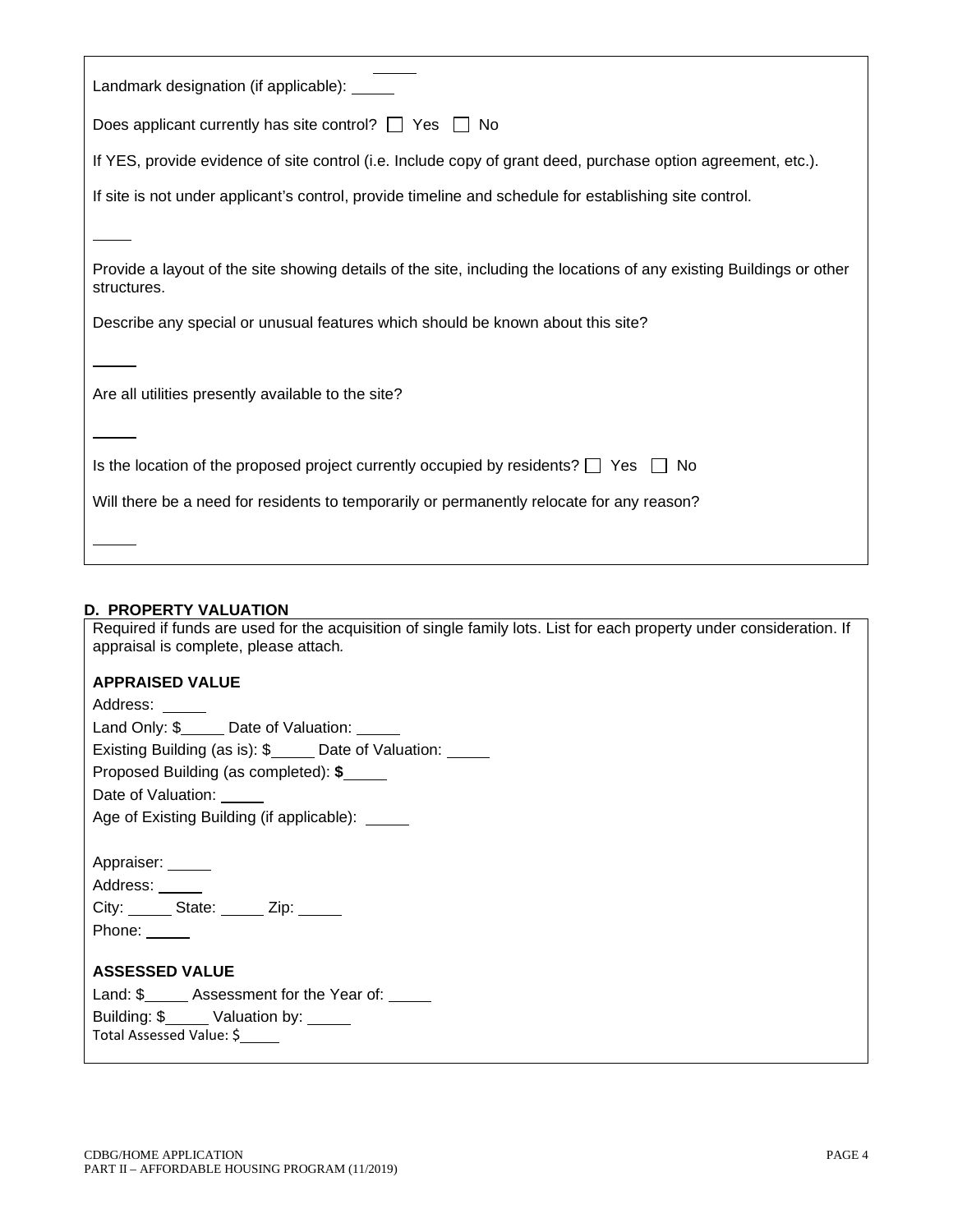## **E. ENVIRONMENTAL REVIEW**

On the date the Affordable Housing application is submitted, the entire project is subject to the federal environmental review (ER) requirements of the National Environmental Policy Act (NEPA). Costs associated with NEPA review are the responsibility of the applicant, even if the NEPA review results in a determination that the project is not eligible for CDBG/HOME funding. Environmental review costs are eligible CDBG/HOME expenditures.

Applicants should note that projects with certain characteristics such as, but not limited to, the following may require a consultant study as part of the environmental review procedures and should budget for them accordingly and allow additional time in the project milestones for completion:

- 1. Are within a Federal Emergency Management Agency (FEMA) 100-year floodplain;
- 2. Are (or are eligible for) local, state, or federal historic or landmark registers;
- 3. Are located within 3,000 feet of a toxic site or solid waste landfill;
- 4. Have exposure to significant airport or highway noise;<br>5. Affect species that are listed or proposed for listing uno
- Affect species that are listed or proposed for listing under the Endangered Species Act (ESA);
- 6. Involve digging in, or otherwise impacting, soil that has not been previously disturbed**.**

You are encouraged to consult CCCD staff prior to submitting an application to determine whether your project will require a consultant study. A portion of the funds awarded will be used to procure any required studies. Consideration for this expense should be given in the preparation of the project budget.

Environmental review of projects must be completed by CCCD staff prior to a contract being executed and prior to any work being undertaken at the site.

**\*\*Note on Choice-Limiting Activities**: From your application submittal date until the ER completion date, no "choice limiting" activities (such as property acquisition, leasing, demolition, rehabilitation, construction, and site improvements, clearing, grading, etc.) may occur. Undertaking such activities after application submittal could void the project's eligibility.

### **Please thoroughly answer the following questions:**

What is the current use of the site?

What are the current site natural conditions (trees, ground surface, etc.)? How developed (buildings, roads, etc.) is the site? Describe the surrounding area (commercial, residential, wooded, etc.).

Identify the nearest natural water body (stream, lake, etc.). How far, and in which direction, is it from the project site?

How much of a net increase in impervious surface (ex: concrete/asphalt) will occur (if applicable)?

Does a current storm water system exist at the project site? Please explain.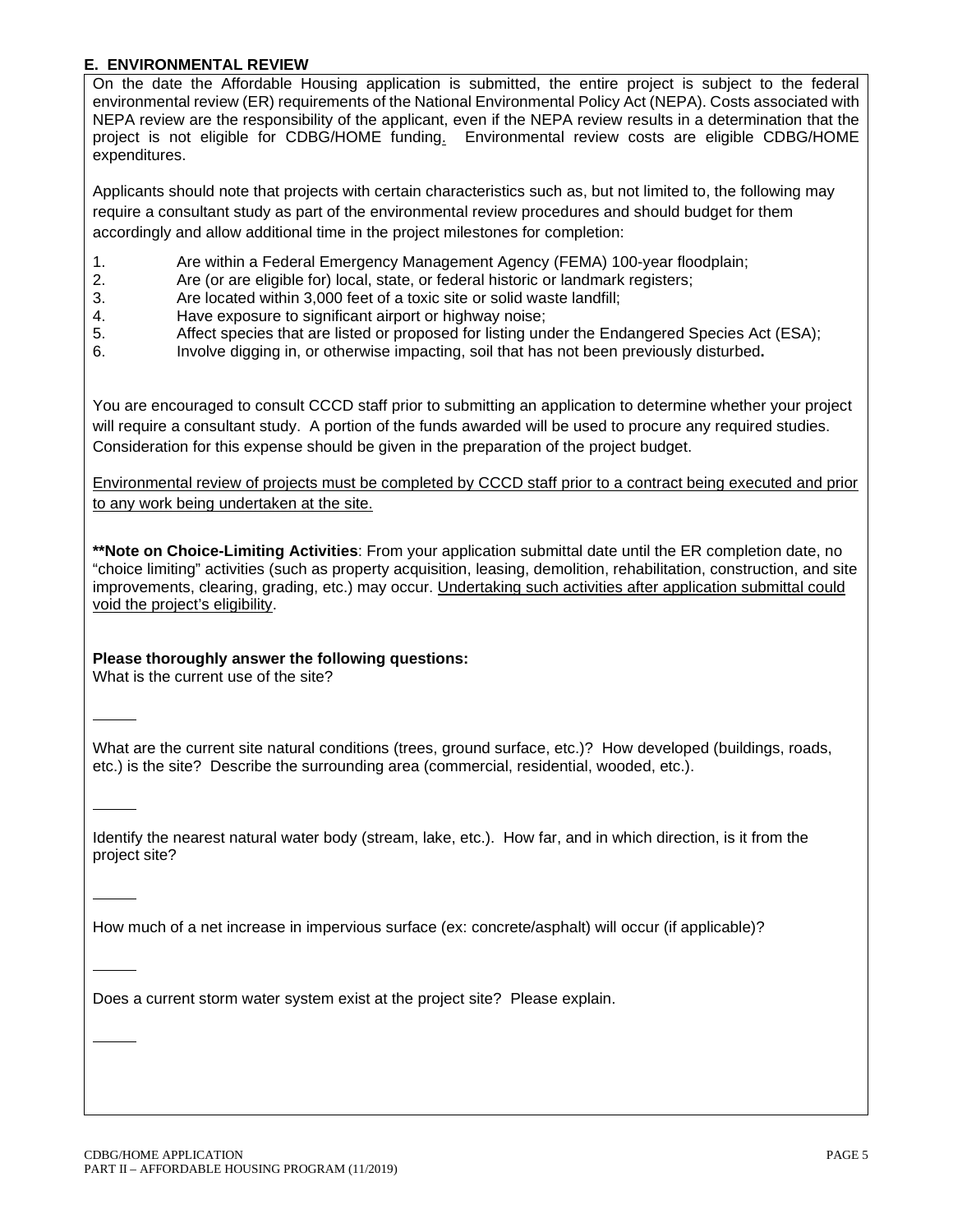| Will the project excavate or otherwise disturb soil? If so, to what depth and horizontal dimensions? Will any<br>previously-undisturbed soil be impacted? Please explain.                                                                                                                                                                                                                                                                                                                                                                                                    |
|------------------------------------------------------------------------------------------------------------------------------------------------------------------------------------------------------------------------------------------------------------------------------------------------------------------------------------------------------------------------------------------------------------------------------------------------------------------------------------------------------------------------------------------------------------------------------|
|                                                                                                                                                                                                                                                                                                                                                                                                                                                                                                                                                                              |
| Is the project located in or within: (check and respond to all that apply)<br>□ A FEMA-designated floodplain? If so, does your agency have flood insurance (please provide<br>covered items, dollar amount and duration)? (CDBG/HOME funds may not be used for any projects<br>located in a FEMA-designated floodway).<br>A wetland?<br>An ecologically-sensitive area?<br>A designated Historic area?<br>Railroad tracks (within 300 feet)?<br>Airport (within 5 miles)<br>High noise levels?<br>Industrial sites?<br>Commercial sites?<br>300 feet of a recreational park? |
| Other unusual site conditions (please describe): _____                                                                                                                                                                                                                                                                                                                                                                                                                                                                                                                       |
| Toxics:<br>Has a Phase I Environmental Site Assessment (or equivalent toxics review) been completed? (These are<br>normally completed upon property purchase.) If so, on what date?                                                                                                                                                                                                                                                                                                                                                                                          |
| Do any underground storage tanks (used to store oil/fuel) exist on, or adjacent to, the property? Did any exist in<br>the past? If yes, please explain, include size of the tank(s).                                                                                                                                                                                                                                                                                                                                                                                         |
| What was the previous use of the property?                                                                                                                                                                                                                                                                                                                                                                                                                                                                                                                                   |
|                                                                                                                                                                                                                                                                                                                                                                                                                                                                                                                                                                              |
| Identify any other environmental reviews or studies completed for this site.<br>Studies: [ Title:<br>_____] Date Completed:                                                                                                                                                                                                                                                                                                                                                                                                                                                  |
| Other: [Title: _____] Date Completed: _____                                                                                                                                                                                                                                                                                                                                                                                                                                                                                                                                  |
| -Provide any pictures you have of the project site and its surrounding area to CCCD.                                                                                                                                                                                                                                                                                                                                                                                                                                                                                         |
| -Attach any site plans you have available.                                                                                                                                                                                                                                                                                                                                                                                                                                                                                                                                   |
| If you need assistance with the Environmental Review Details section, please contact Dee                                                                                                                                                                                                                                                                                                                                                                                                                                                                                     |

**Taylor at (910) 323-6112 or dtaylor@co.cumberland.nc.us**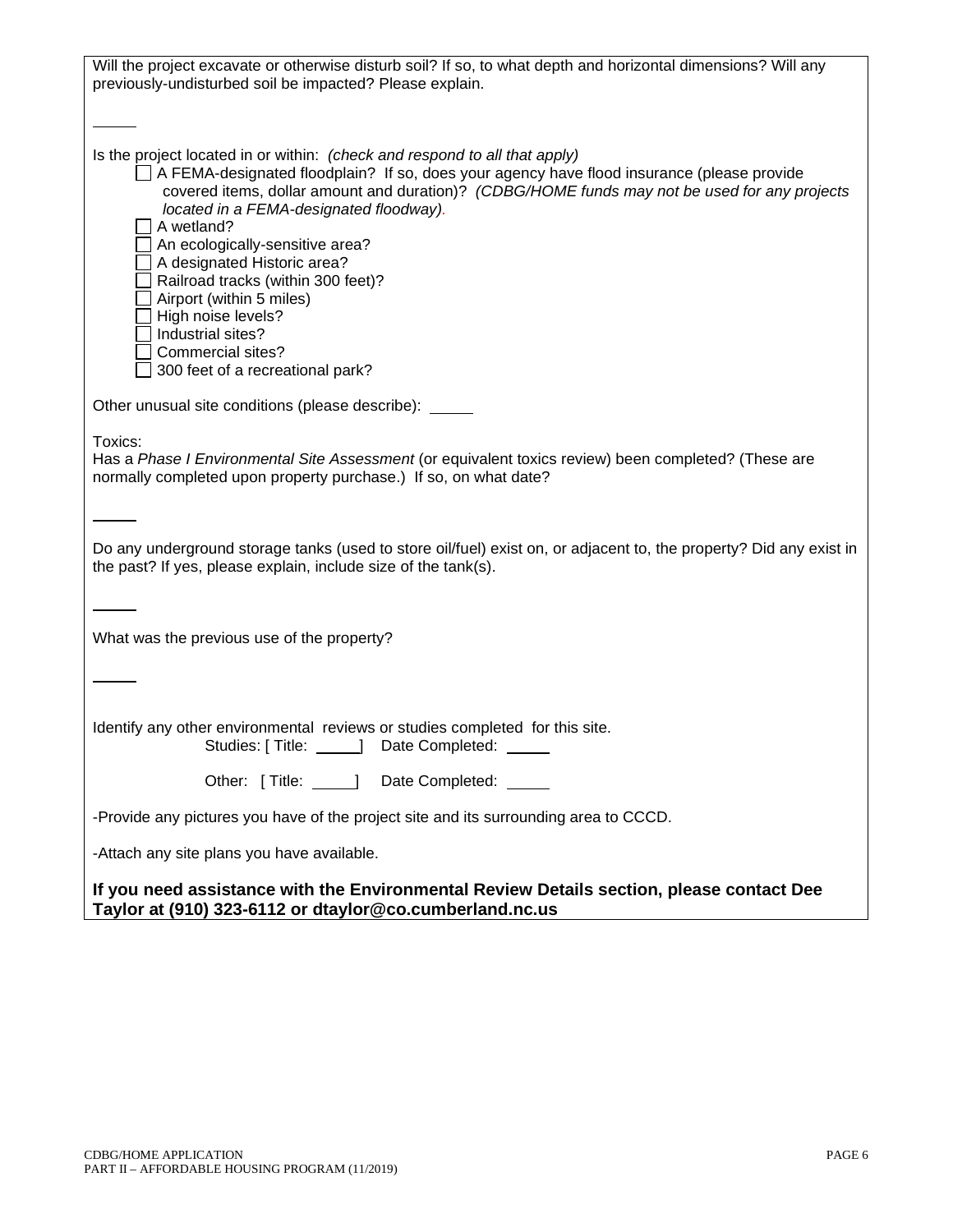## **F. AFFORDABILITY**

CDBG/HOME funds must assist persons at or below 80% of AMI. Lower income levels apply for some activities. Attach a sample format of applications, intake forms, and actual material proposed to be used to document L/M benefit.

Explain measures that will ensure long-term affordability of the units.

a. Describe all provisions made to ensure low income households will occupy units initially and throughout the life of the project.

### **Development Rents/Affordability**

For acquisition, rehabilitation, and/or construction of rental housing projects, complete the following tables for units designated as low income and for those units with market rents:

Units Designated Low Income

| # of                                                  | B                             | C                                                                                                                                                                                                                                                     | D                                                       | E                                              | F                                  | G                                                                           | н                                                    | т                                                                                     | J                                                              |
|-------------------------------------------------------|-------------------------------|-------------------------------------------------------------------------------------------------------------------------------------------------------------------------------------------------------------------------------------------------------|---------------------------------------------------------|------------------------------------------------|------------------------------------|-----------------------------------------------------------------------------|------------------------------------------------------|---------------------------------------------------------------------------------------|----------------------------------------------------------------|
| <b>Bedrooms</b>                                       | Total #<br>οf<br><b>Units</b> | # of<br><b>CDBG/HOME</b><br><b>Assisted</b><br><b>Units in Total</b><br>(B)                                                                                                                                                                           | # of<br><b>Tax</b><br><b>Credit</b><br><b>Units</b>     | # of Non-<br><b>Subsidized</b><br><b>Units</b> | <b>Unit</b><br><b>Size</b><br>Sqft | <b>Monthly</b><br><b>Resident</b><br><b>Paid Rent</b><br>(w/o<br>Utilities) | <b>Monthly</b><br><b>Utility</b><br><b>Allowance</b> | <b>Monthly</b><br><b>Rent Plus</b><br><b>Utility</b><br><b>Allowance</b><br>$(G + H)$ | % of Area<br><b>Median</b><br><b>Income</b><br><b>Targeted</b> |
| <b>Units Designated Low Income</b>                    |                               |                                                                                                                                                                                                                                                       |                                                         |                                                |                                    |                                                                             |                                                      |                                                                                       |                                                                |
|                                                       |                               |                                                                                                                                                                                                                                                       |                                                         |                                                |                                    |                                                                             |                                                      |                                                                                       |                                                                |
|                                                       |                               |                                                                                                                                                                                                                                                       |                                                         |                                                |                                    |                                                                             |                                                      |                                                                                       |                                                                |
|                                                       |                               |                                                                                                                                                                                                                                                       |                                                         |                                                |                                    |                                                                             |                                                      |                                                                                       |                                                                |
|                                                       |                               |                                                                                                                                                                                                                                                       |                                                         |                                                |                                    |                                                                             |                                                      |                                                                                       |                                                                |
|                                                       |                               |                                                                                                                                                                                                                                                       |                                                         |                                                |                                    |                                                                             |                                                      |                                                                                       |                                                                |
|                                                       |                               |                                                                                                                                                                                                                                                       |                                                         |                                                |                                    |                                                                             |                                                      |                                                                                       |                                                                |
|                                                       |                               |                                                                                                                                                                                                                                                       |                                                         |                                                |                                    |                                                                             |                                                      |                                                                                       |                                                                |
| <b>Market Rate Rents</b>                              |                               |                                                                                                                                                                                                                                                       |                                                         |                                                |                                    |                                                                             |                                                      |                                                                                       |                                                                |
|                                                       |                               |                                                                                                                                                                                                                                                       |                                                         |                                                |                                    |                                                                             |                                                      |                                                                                       |                                                                |
|                                                       |                               |                                                                                                                                                                                                                                                       |                                                         |                                                |                                    |                                                                             |                                                      |                                                                                       |                                                                |
|                                                       |                               |                                                                                                                                                                                                                                                       |                                                         |                                                |                                    |                                                                             |                                                      |                                                                                       |                                                                |
|                                                       |                               |                                                                                                                                                                                                                                                       |                                                         |                                                |                                    |                                                                             |                                                      |                                                                                       |                                                                |
|                                                       |                               |                                                                                                                                                                                                                                                       |                                                         |                                                |                                    |                                                                             |                                                      |                                                                                       |                                                                |
| <b>Total Rental Income:</b>                           |                               | Less Vacancy Allowance of: _____                                                                                                                                                                                                                      |                                                         |                                                |                                    |                                                                             |                                                      |                                                                                       |                                                                |
| Non-Rental Income:<br><b>Effective Annual Income:</b> |                               | Effective Monthly Income: _____<br>What is the expected annual increase in net rent?<br>Monthly Utility Allowance (Contact the Fayetteville Metropolitan Housing Authority):<br>Complete the following table of allowances for tenant paid utilities: |                                                         |                                                |                                    |                                                                             |                                                      |                                                                                       |                                                                |
| <b>Expense Item</b>                                   |                               | <b>Electric or</b><br>Gas                                                                                                                                                                                                                             | Paid by<br><b>Property</b><br>Owner or<br><b>Tenant</b> | $\mathbf 0$<br><b>Bdrm</b>                     | 1<br><b>Bdrm</b>                   | $\overline{2}$<br><b>Bdrm</b>                                               | $\mathbf{3}$<br><b>Bdrm</b>                          | $\overline{\mathbf{4}}$<br><b>Bdrm</b>                                                | <b>Bdrm</b>                                                    |
| Heating                                               |                               |                                                                                                                                                                                                                                                       |                                                         |                                                |                                    |                                                                             |                                                      |                                                                                       |                                                                |
| Cooking                                               |                               |                                                                                                                                                                                                                                                       |                                                         |                                                |                                    |                                                                             |                                                      |                                                                                       |                                                                |
| <b>Hot Water</b>                                      |                               |                                                                                                                                                                                                                                                       |                                                         |                                                |                                    |                                                                             |                                                      |                                                                                       |                                                                |
| Lighting                                              |                               |                                                                                                                                                                                                                                                       |                                                         |                                                |                                    |                                                                             |                                                      |                                                                                       |                                                                |
| <b>Air Conditioning</b>                               |                               |                                                                                                                                                                                                                                                       |                                                         |                                                |                                    |                                                                             |                                                      |                                                                                       |                                                                |
| Water/Sewer                                           |                               |                                                                                                                                                                                                                                                       |                                                         |                                                |                                    |                                                                             |                                                      |                                                                                       |                                                                |
| Trash<br>Refrigerator                                 |                               |                                                                                                                                                                                                                                                       |                                                         |                                                |                                    |                                                                             |                                                      |                                                                                       |                                                                |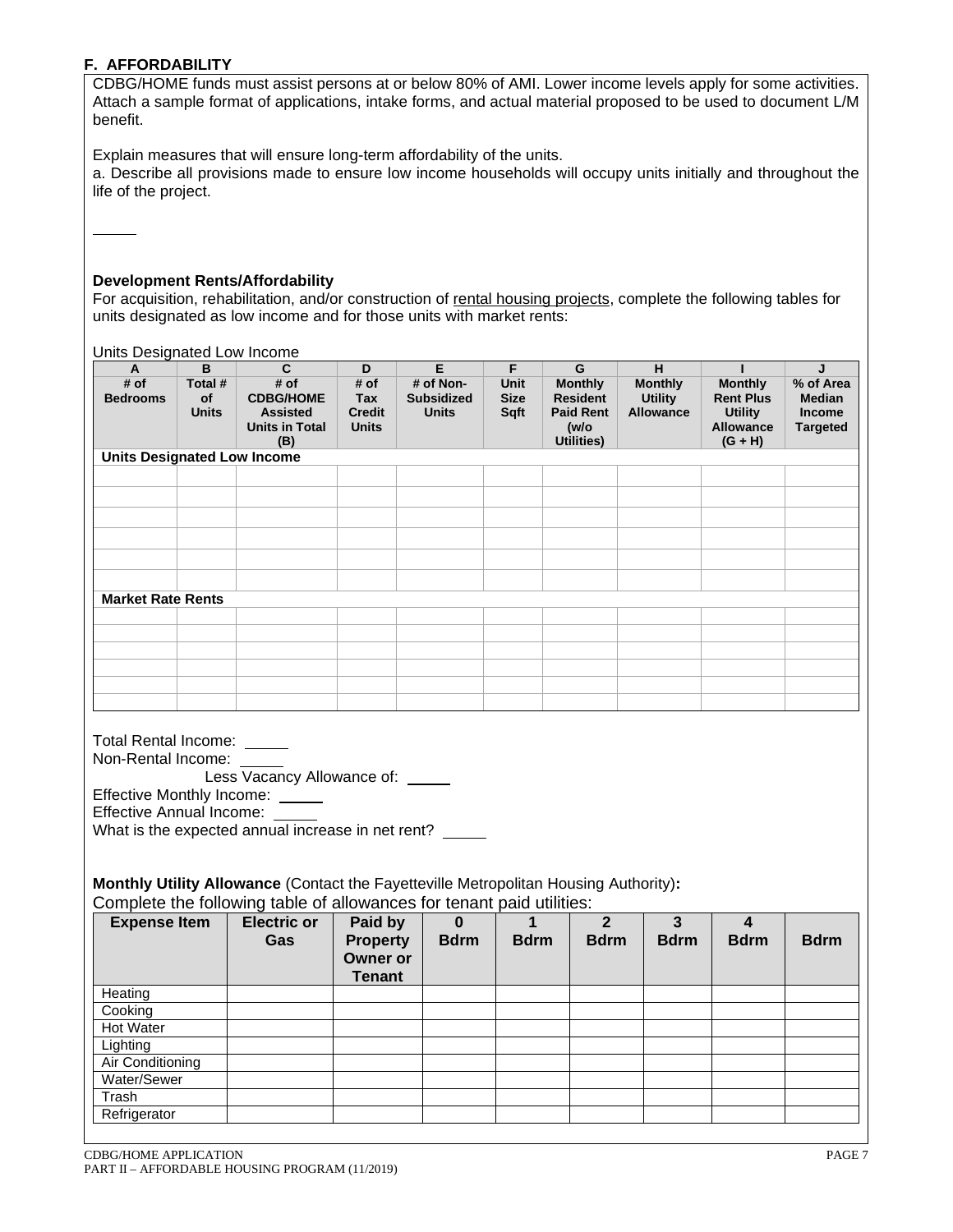| Source of utility allowance data: □ Utility Provider   | Name:                                                                                                             |
|--------------------------------------------------------|-------------------------------------------------------------------------------------------------------------------|
| Local PHA                                              | Name:                                                                                                             |
| Other                                                  | Name:                                                                                                             |
| Act and Section 504 of the Rehabilitation Act of 1973? | How many units will be accessible to persons with disabilities in compliance with the Americans with Disabilities |

### **G. MARKETING AND OUTREACH**

How will the CDBG/HOME assisted units be marketed to the target population? How will this marketing approach promote equal opportunities and ensure compliance with Federal Fair Housing regulations? Describe your marketing plan for qualified homeowner or renters. Please attach a copy of your Affirmative Marketing Plan or applicable HUD form 935.2.

Do you have a waiting list of pre-approved applicants? Yes No

If YES, indicate the number of eligible households currently on the wait list.

If NO, please describe how you will find approved applicants.

**Persons/Households Benefited:** Estimate the number benefited by income group in the following table The information in this table is in (check one):  $\Box$  Households  $\Box$  Persons

| <b>Targeted</b>    |                    | <b>Renters</b>     |                 |                     |                          | <b>Owners</b>                   |                      | <b>Homeless</b>                       |  | Non-                          |
|--------------------|--------------------|--------------------|-----------------|---------------------|--------------------------|---------------------------------|----------------------|---------------------------------------|--|-------------------------------|
| Income<br>Level    | Elderly<br>(1 & 8) | Small<br>Family    | Large<br>Family | All Other<br>House- | <b>Existing</b><br>Home- | Low Income<br><b>Homebuyers</b> |                      | <b>Families</b><br><b>Individuals</b> |  | <b>Homelessn</b><br>ess Needs |
|                    | Pers)              | $(2 - 4)$<br>Pers) | $(5+)$          | holds               | owners                   | With<br><b>Children</b>         | All<br><b>Others</b> |                                       |  |                               |
| 0 to 30%<br>MFI*   |                    |                    |                 |                     |                          |                                 |                      |                                       |  |                               |
| 31 to 50%<br>MFI*  |                    |                    |                 |                     |                          |                                 |                      |                                       |  |                               |
| 51 to 60%<br>MFI*  |                    |                    |                 |                     |                          |                                 |                      |                                       |  |                               |
| 61 to 80%<br>MFI*  |                    |                    |                 |                     |                          |                                 |                      |                                       |  |                               |
| $81% + of$<br>MFI* |                    |                    |                 |                     |                          |                                 |                      |                                       |  |                               |
| <b>TOTAL</b>       |                    |                    |                 |                     |                          |                                 |                      |                                       |  |                               |

### **H. PERFORMANCE MEASURES**

The program performance categories listed below are required under the three Federal grant programs by the U.S. Department of Housing and Urban Development (HUD). Please check one of the boxes under the following program performance categories that apply to your proposed project.

### **Which one of the following objectives will the proposed activity address? (TIP: What is the purpose of the activity?)**

 $\Box$  Create a Suitable Living Environment

Relates to activities that are designed to benefit communities, families, or individuals by addressing issues in their living environment. This objective relates to activities that are intended to address a wide range of issues faced by low- and moderate-income persons, from physical problems with their environments, such as poor quality infrastructure, to social issues such as crime prevention, literacy, or elderly health services.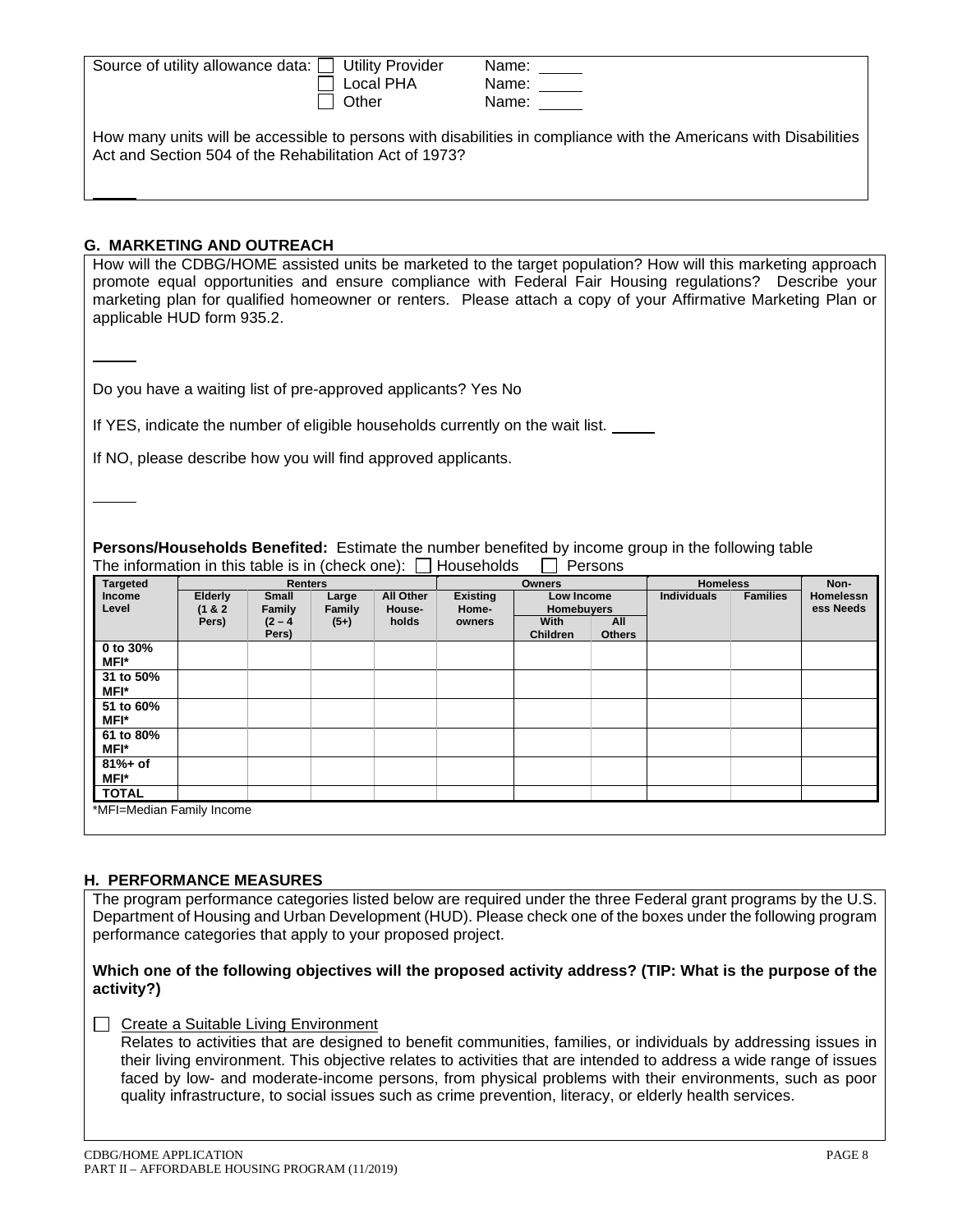| <b>Provide Decent Housing</b><br>Covers the wide range of housing activities that are generally undertaken with HOME and CDBG funds. This<br>objective focuses on housing activities whose purpose is to meet individual family or community housing needs.                                                                                                                                                                                          |
|------------------------------------------------------------------------------------------------------------------------------------------------------------------------------------------------------------------------------------------------------------------------------------------------------------------------------------------------------------------------------------------------------------------------------------------------------|
| Create Economic Opportunities Activities related to economic development, commercial revitalization,<br>or job creation.                                                                                                                                                                                                                                                                                                                             |
| Which one of the following outcomes will the proposed activity meet? (TIP: What type of change or result<br>am I seeking?)                                                                                                                                                                                                                                                                                                                           |
| <b>Improve Availability or Accessibility</b><br>Applies to activities that make infrastructure, public services, public facilities, housing, or shelter available or<br>accessible to low- and moderate-income people, including persons with disabilities. Accessibility does not refer<br>only to physical barriers, but also to making the basics of daily living available and accessible to low- and<br>moderate-income people where they live. |
| <b>Improve Affordability</b><br>Applies to activities that provide affordability by lowering the cost, improving the quality, or increasing the<br>affordability of a product or service to benefit a low-income household. Activities can include affordable housing,<br>basic infrastructure hook-ups, or services such as transportation or day care.                                                                                             |
| Improve Sustainability<br>Sustainability is specifically tied to activities that are designed for the purpose of ensuring that a particular<br>geographic area as a whole (such as a neighborhood) becomes or remains viable by providing benefit to<br>persons of low- and moderate-income or by removing or eliminating slums or blighted areas, through multiple<br>activities or services that sustain communities or neighborhoods.             |
| Describe how these indicators in the table above were determined.                                                                                                                                                                                                                                                                                                                                                                                    |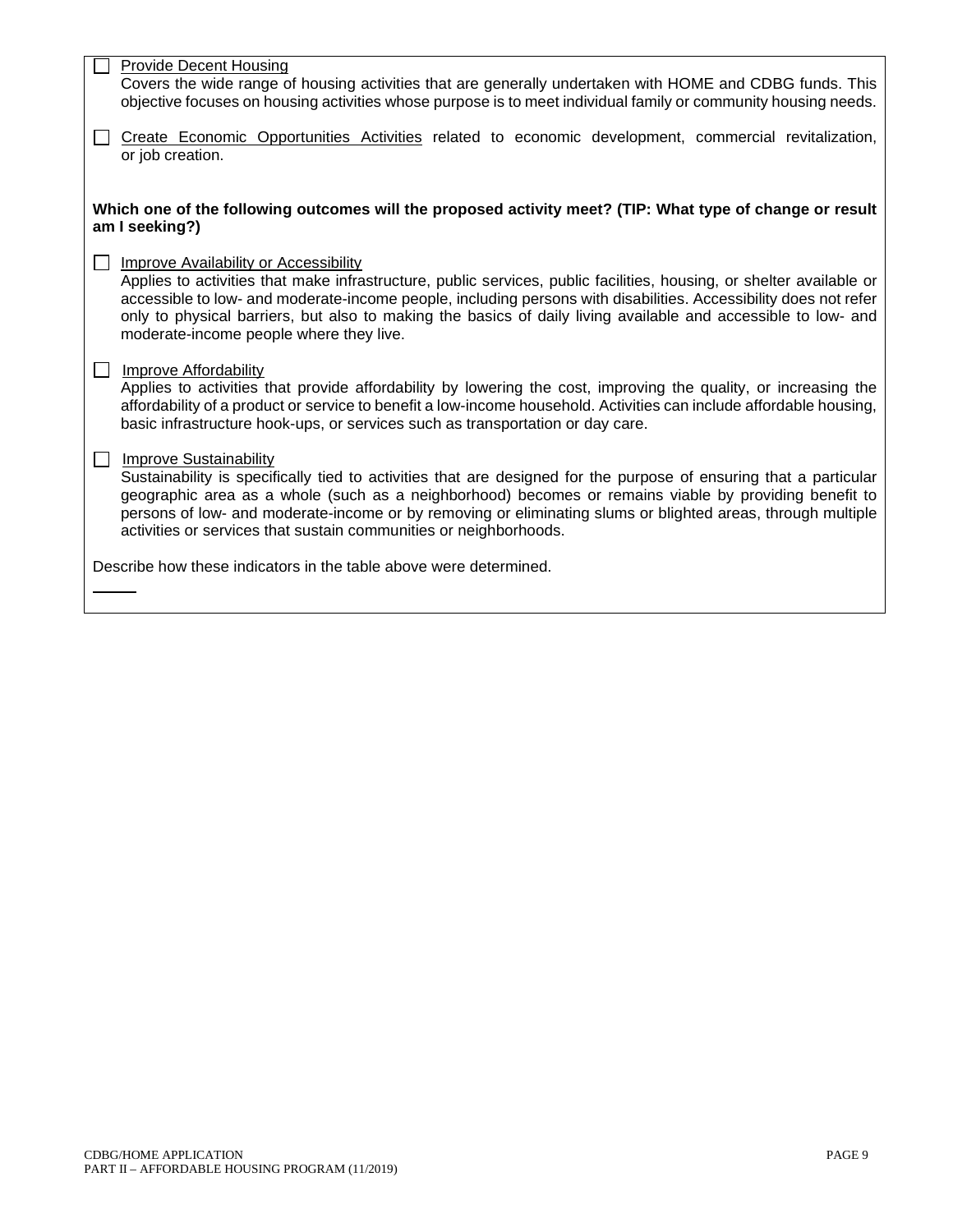### **I. NATIONAL OBJECTIVE**

If you are applying for CDBG funds, the project must meet one of three national objectives:

- 1. Benefit low- and moderate-income (LMI) persons,
- 2. Aid in the prevention or elimination of slums or blight, or
- 3. Meet community development needs having a particular urgency.

Please indicate which national objective your project/program will meet by selecting one of the three categories listed. Under the selected category, provide the information needed for that category.

**Category 1: Benefit low- and moderate-income persons [570.208[(a)]** Indicate how this project/program would benefit LMI persons by selecting the appropriate subcategories (LMI Limited Clientele, LMI Housing, Job Creation, or LMI Area).

### **a. LMI Limited Clientele**

Check  $\boxtimes$  the one box below that supports the method of qualification that demonstrates how your proposed activity meets the Limited Clientele national objective (presumed benefit or family size and income).

Presumed Benefit - To qualify under this subcategory, a limited clientele activity must  $\perp$ meet one of the following tests:

Exclusively benefit a clientele who are generally *presumed by HUD to be principally L/M income persons.* The following groups are currently presumed by HUD to be made up principally of L/M income persons:

|  | abused children, |
|--|------------------|
|--|------------------|

elderly persons, (defined as 62 years of age and older)

battered spouses,

- homeless persons,
	- severely disabled persons
	- persons living with AIDS, and

Immigrant farm workers.

Require *information on family size and income* so that it is evident that *at least 51%* of the clientele are persons whose family income does not exceed the L/M income limit. (This includes the case where the activity is restricted *exclusively to L/M* income persons). *Reference: §570.208(a)(2)(i)(B) and (C)*

An example of the current HUD Income Guidelines are found in the application guidelines.

### **b. LMI Housing:**

П

 $\Box$  Single Family (household must be 100% LMI) Multi-Unit (at least 51% of the units must be available to LMI tenants)

### **c. Job Creation**

 $\Box$  at least 51% of the jobs created must be for LMI residents

## **d. Low/Moderate Income Area (LMA) Benefit**

There are two ways to qualify for Area Benefit. Check  $\boxtimes$  the box and provide the information which supports the method of qualification that demonstrates how your proposed activity meets this national objective: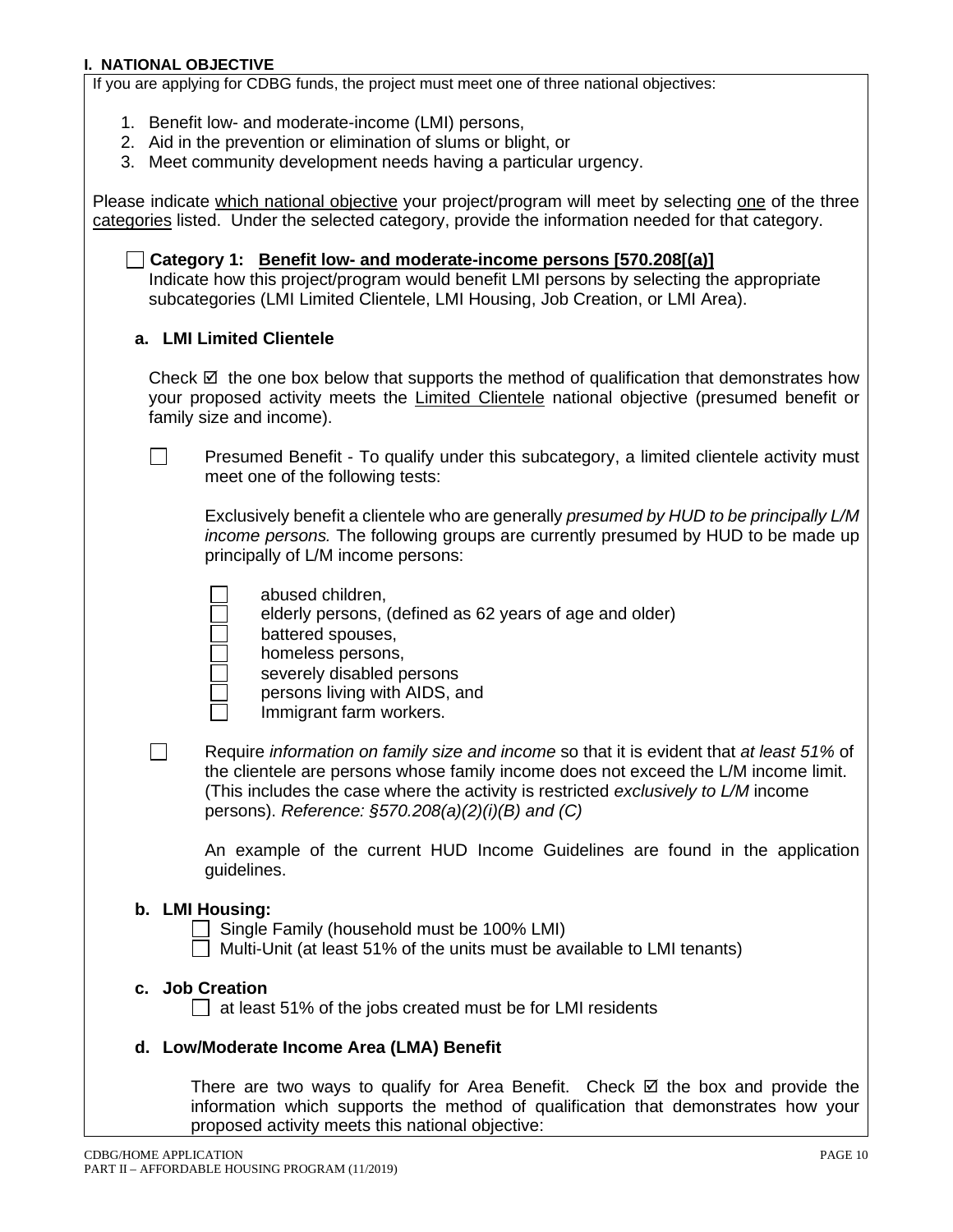**Area Benefit / Census Tract(s) \ and Block Group(s) and number of residents in Service Delivery Area.** (Consult with CCCD Staff to obtain HUD formula census data.) **Census Tract / Block Group Project Information Census Tract(s) Block Group(s) Total Population Low/Mod Population % Low Mod Area Total Area Benefit / Survey of Residents in Defined Service Delivery Area** If a grantee has reason to believe that the available census data does not reflect current relative income levels in an area, or where the area does not coincide sufficiently well with census boundaries, HUD will accept information obtained by the grantee from use of a special survey of the residents of the area. The grantee must obtain HUD's approval of the survey instrument and other methodological aspects of the survey for this purpose. HUD will approve the survey where it determines that it meets standards of statistical reliability that are comparable to that of the Decennial Census data for areas of similar size. HUD requires documenting the following Survey Results in the Low and Moderate Income Worksheet to determine level of eligibility: Complete this table if the National Objective is determined via the Survey Instrument methodology. **Action Required (Assuming 95% Confidence Level) Expected** 1 Number of Families in Project Service Benefit Area 2 Number of families interviewed (surveyed) 3 Number of persons in the families interviewed \* 4 Number of persons in the families interviewed who are low and moderate-income persons 5 | Divide Line 4 by Line 3 6 Multiply Line 5 by 100. This is % of LMI persons in service area % % Assuming 2.59 persons per household

# **Category 2: Prevention or Elimination of Slums or Blight [570.208(b)]**

# **Slums or blight on an area basis**

The designated area in which the activity occurs must meet the definition of a slum, blighted, deteriorated or deteriorating area under state or local law. Documentation must be provided (along with this application) indicating how the area meets either one of the two conditions specified below: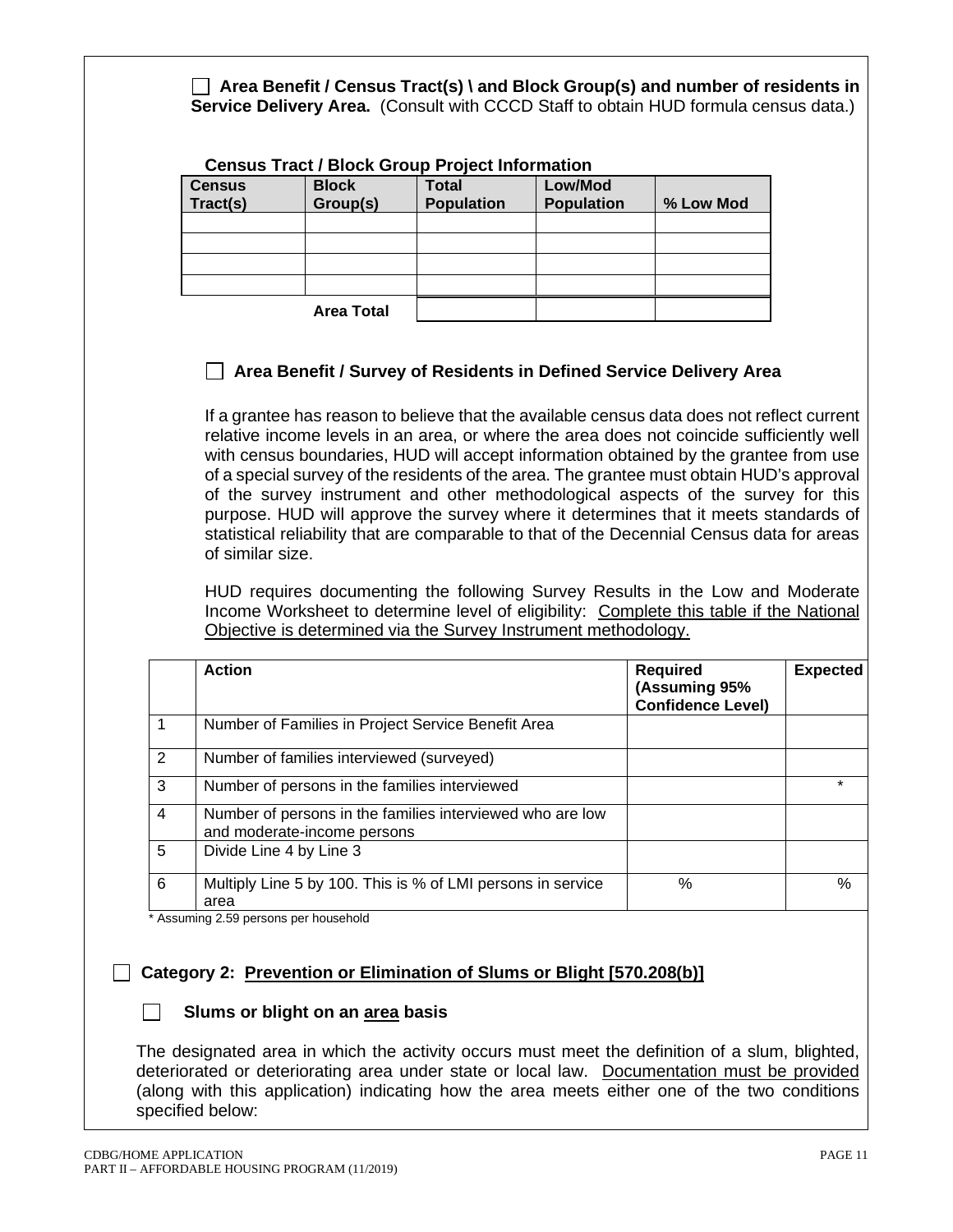| O                          | Public improvements throughout the area are in a general state of deterioration; or                                                                                                                                              |
|----------------------------|----------------------------------------------------------------------------------------------------------------------------------------------------------------------------------------------------------------------------------|
| O<br>following:            | At least 25 percent of the properties throughout the area exhibit one or more of the                                                                                                                                             |
|                            | Physical deterioration of buildings/improvements;                                                                                                                                                                                |
| ٠                          | Abandonment of properties;                                                                                                                                                                                                       |
|                            | Chronic high occupancy turnover rates or chronic high vacancy rates in<br>commercial or industrial buildings;                                                                                                                    |
| $\blacksquare$             | Significant declines in property values or abnormally low property values relative<br>to other areas in the community; or                                                                                                        |
| ٠                          | Known or suspected environmental contamination.                                                                                                                                                                                  |
|                            | Examples of eligible activities include: assistance to commercial or industrial businesses,<br>public facilities or improvements, and code enforcement in a blighted neighborhood.                                               |
| $\overline{\phantom{0}}$   | Slums or blight on a spot basis                                                                                                                                                                                                  |
|                            | These are activities that eliminate specific conditions of blight or physical decay on a spot<br>basis and are not located in a slum or blighted area.                                                                           |
| rehabilitation activities. | Examples of activities under this category are acquisition, clearance, relocation, historic<br>preservation, remediation of environmentally contaminated properties, and building                                                |
| public health and safety.  | Rehabilitation is limited to the extent necessary to eliminate a specific condition detrimental to                                                                                                                               |
|                            | Category 3. Meets an Urgent Need [570.208(c)]                                                                                                                                                                                    |
| $\blacksquare$             | <b>Urgent Need</b>                                                                                                                                                                                                               |
|                            | An activity designed to alleviate existing conditions that have a particular urgency.<br>Examples include reconstruction of water and sewer lines destroyed by major<br>catastrophes or emergencies such as floods or tornadoes. |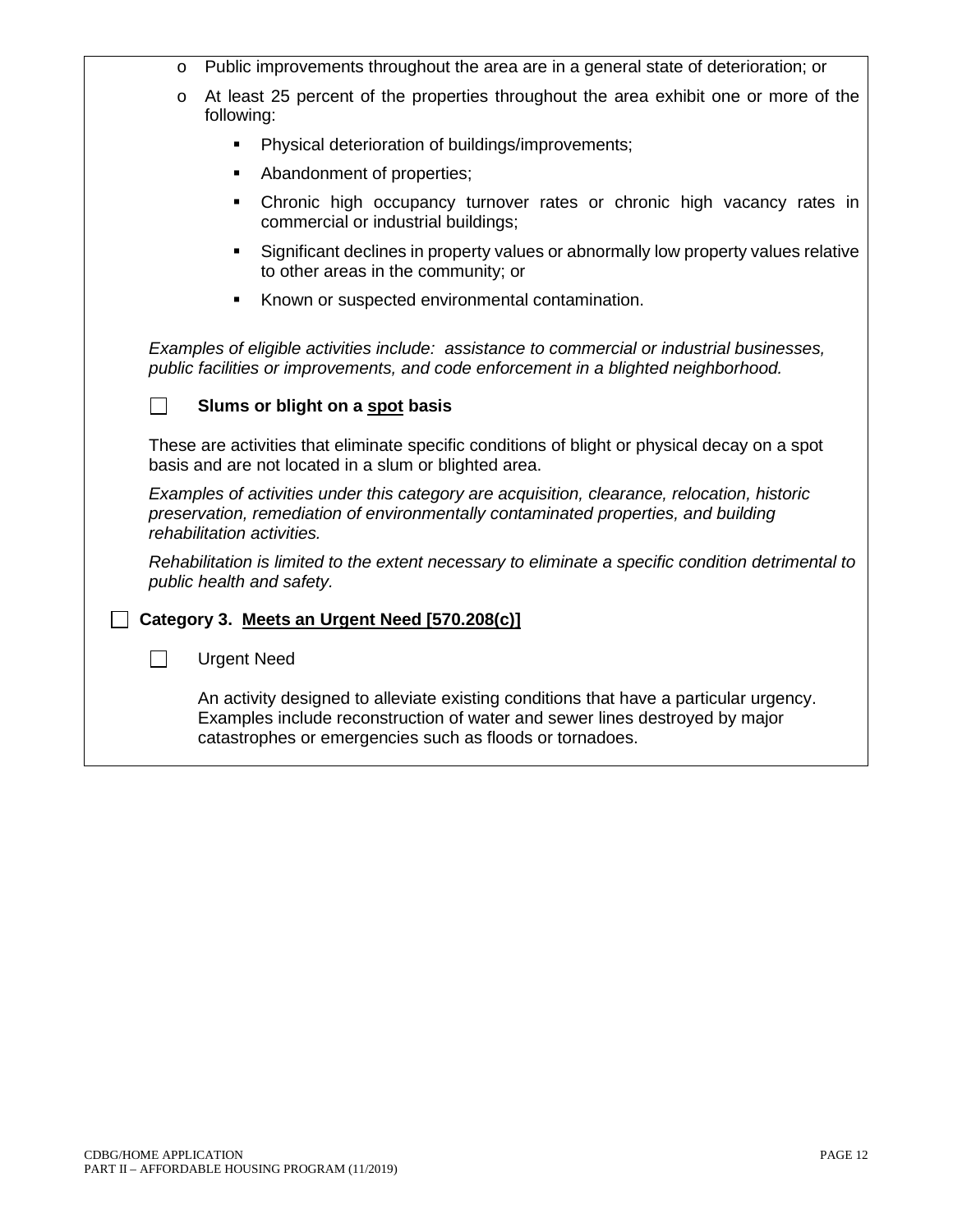## **J. PROPOSED PROJECT BUDGET**

Complete the line item budget for the proposed project.

| Item                                                | <b>CDBG</b><br><b>Funds</b> | <b>HOME</b><br><b>Funds</b> | Other<br><b>Funds</b>    | <b>Total</b><br><b>Funds</b>         |
|-----------------------------------------------------|-----------------------------|-----------------------------|--------------------------|--------------------------------------|
| Environmental Review / Phase I EA                   | \$                          | \$                          | \$                       | \$                                   |
| Acquisition (specify building, vacant land, etc) :  | \$                          | \$                          | \$                       | \$                                   |
| Rehabilitation                                      | \$                          | \$                          | \$                       | $\overline{\$}$                      |
| New Construction*                                   | $\overline{\$}$             | \$                          | \$                       | \$                                   |
| Disposition                                         | \$                          | \$                          | \$                       | \$                                   |
| <b>Clearance and Demolition</b>                     | $\overline{\$}$             | \$                          | $\overline{\$}$          | $\overline{\$}$                      |
| Relocation                                          | $\overline{\$}$             | \$                          | \$                       | \$                                   |
| Site Improvement**                                  | \$                          | \$                          | \$                       | \$                                   |
| <b>Energy Efficiency Improvements</b>               | \$                          | \$                          | $\overline{\$}$          | \$                                   |
| Handicap Accessibility Improvements                 | $\overline{\$}$             | $\overline{\$}$             | $\overline{\$}$          | $\overline{\mathcal{S}}$             |
| Lead-Based Paint Inspection, testing, and abatement | \$                          | \$                          | $\overline{\mathcal{E}}$ | $\overline{\boldsymbol{\mathsf{s}}}$ |
| <b>Utility Connections</b>                          | \$                          | $\overline{\$}$             |                          |                                      |
| Other:                                              |                             |                             |                          |                                      |
| Appraisal(s) Fees                                   | \$                          | \$                          | \$                       | \$                                   |
| Architect/Engineer Fees                             | \$                          | \$                          | \$                       | \$                                   |
| <b>Builder and Developer Fees</b>                   | $\overline{\$}$             | \$                          | \$                       | \$                                   |
| Security Document and Title Report Fees             | \$                          | \$                          | \$                       | \$                                   |
| <b>Construction Materials &amp; Labor</b>           | \$                          | \$                          | \$                       | \$                                   |
| Project Management<br>%                             | \$                          | \$                          | \$                       | \$                                   |
| Real Estate Tax                                     | \$                          | \$                          | \$                       | \$                                   |
| Legal                                               | \$                          | \$                          | \$                       | \$                                   |
| Insurance                                           | \$                          | \$                          | \$                       | \$                                   |
| Other (specify):                                    | \$                          | \$                          | \$                       | \$                                   |
| Other (specify):                                    | \$                          | \$                          | \$                       | \$                                   |
| Other (specify):                                    | \$                          | \$                          | \$                       | \$                                   |
| Other (specify):                                    | \$                          | \$                          | \$                       | \$                                   |
| Other (specify):                                    | \$                          | \$                          | \$                       | \$                                   |
| Other (specify):                                    | \$                          | \$                          | \$                       | \$                                   |
| Other (specify):                                    | \$                          | \$                          | \$                       | \$                                   |
| Other (specify):                                    | \$                          | \$                          | \$                       | \$                                   |
| Other (specify):                                    | \$                          | \$                          | \$                       | \$                                   |
| Other (specify):                                    | \$                          | \$                          | \$                       | \$                                   |
| Sub-Total                                           | \$                          | \$                          | \$                       | \$                                   |
| <b>Total Project Budget:</b>                        | \$                          | \$                          | \$                       | \$                                   |

\*Only a designated Community Based Development Organization (CDBO) is allowed to use CDBG funds for new construction. \*\*Improvements to publicly-owned land to enable the property to be used for the new construction of housing provided the improvements are undertaken while the property is *still in public ownership.*

# **K. CONSTRUCTION BUDGET/COSTS**

For projects involving physical activities (rehabilitation, new construction, etc.), please attach a construction budget.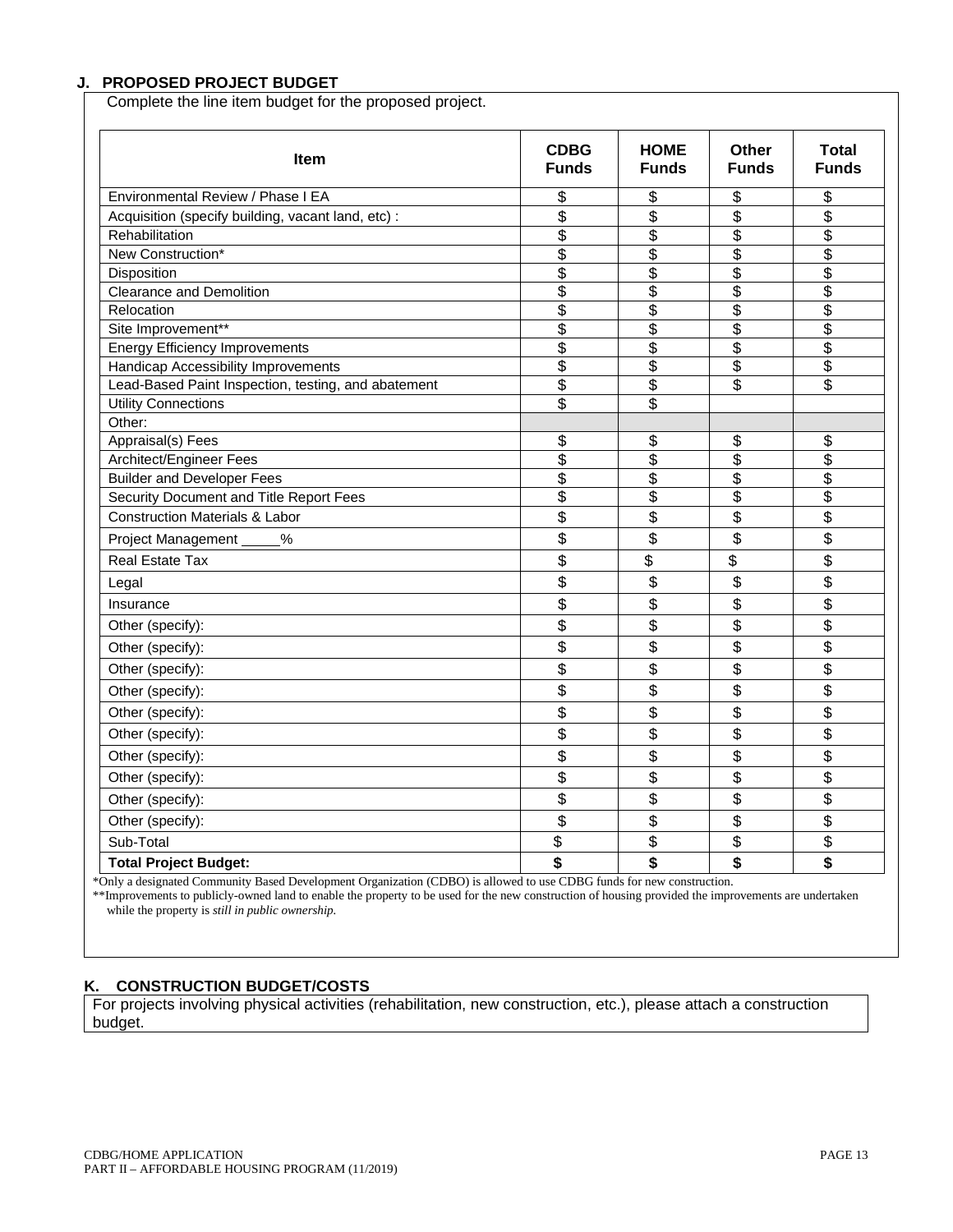### **L. FUNDING SOURCES**

Complete the following table providing information on all funding sources you anticipate using for the proposed project.

| <b>Type</b>                                                                                                                                                                                                    | <b>Source</b> | Status* | Date of<br><b>Anticipated Award</b><br><b>Announcement</b> | <b>Amount</b> |
|----------------------------------------------------------------------------------------------------------------------------------------------------------------------------------------------------------------|---------------|---------|------------------------------------------------------------|---------------|
| <b>CDBG</b>                                                                                                                                                                                                    |               |         |                                                            |               |
| <b>HOME</b>                                                                                                                                                                                                    |               |         |                                                            |               |
| <b>State</b>                                                                                                                                                                                                   |               |         |                                                            |               |
| <b>Other Federal</b>                                                                                                                                                                                           |               |         |                                                            |               |
| Local                                                                                                                                                                                                          |               |         |                                                            |               |
| Other                                                                                                                                                                                                          |               |         |                                                            |               |
| Other                                                                                                                                                                                                          |               |         |                                                            |               |
| Other                                                                                                                                                                                                          |               |         |                                                            |               |
| Other                                                                                                                                                                                                          |               |         |                                                            |               |
| Other                                                                                                                                                                                                          |               |         |                                                            |               |
| Other                                                                                                                                                                                                          |               |         |                                                            |               |
| Other                                                                                                                                                                                                          |               |         |                                                            |               |
| Program Income<br>(CDBG)                                                                                                                                                                                       |               |         |                                                            |               |
| Total                                                                                                                                                                                                          |               |         |                                                            | \$            |
| *Indicate the status of the funding commitment using the following choices: 1) funding secured, 2) awaiting final approval, 3) awaiting response, 4) status unknown. Attach additional<br>sheets if necessary. |               |         |                                                            |               |

#### **Other Sources of Funds:**

If additional space is necessary, attach information directly behind this page.

**Source I:** Contact: \_\_\_\_

Address: City: State: Zip: \_\_\_\_ Phone: Email: \_\_\_\_\_

| <b>TYPE OF LOAN*</b> | <b>PRINCIPAL</b><br><b>AMOUNT</b> | <b>INTEREST</b><br><b>RATE</b> | <b>AMORTIZATION</b> | <b>TERM</b> | <b>MONTHLY</b><br><b>PAYMENT</b> | <b>PRIORITY</b><br><b>OF LIEN</b> | <b>COMMIT-</b><br><b>MENT</b><br><b>DATE</b> |
|----------------------|-----------------------------------|--------------------------------|---------------------|-------------|----------------------------------|-----------------------------------|----------------------------------------------|
|                      |                                   |                                |                     |             |                                  |                                   |                                              |

**Source II: \_\_\_\_\_** Contact: \_\_\_\_\_ Address: City: State: \_\_\_\_ Zip: \_\_\_\_ Phone: Email: Demail:

**TYPE OF LOAN\* PRINCIPAL AMOUNT INTEREST RATE AMORTIZATION TERM MONTHLY PAYMENT PRIORITY OF LIEN COMMIT-MENT DATE**

**Source III:** Contact: \_\_\_\_ Address:

City: State: Zip:

Phone: Email:

| <b>TYPE OF LOAN*</b> | <b>PRINCIPAL</b><br><b>AMOUNT</b> | <b>INTEREST</b><br><b>RATE</b> | <b>AMORTIZATION</b> | <b>TERM</b> | <b>MONTHLY</b><br><b>PAYMENT</b> | <b>PRIORITY</b><br><b>OF LIEN</b> | <b>COMMIT-</b><br><b>MENT</b><br><b>DATE</b> |
|----------------------|-----------------------------------|--------------------------------|---------------------|-------------|----------------------------------|-----------------------------------|----------------------------------------------|
|                      |                                   |                                |                     |             |                                  |                                   |                                              |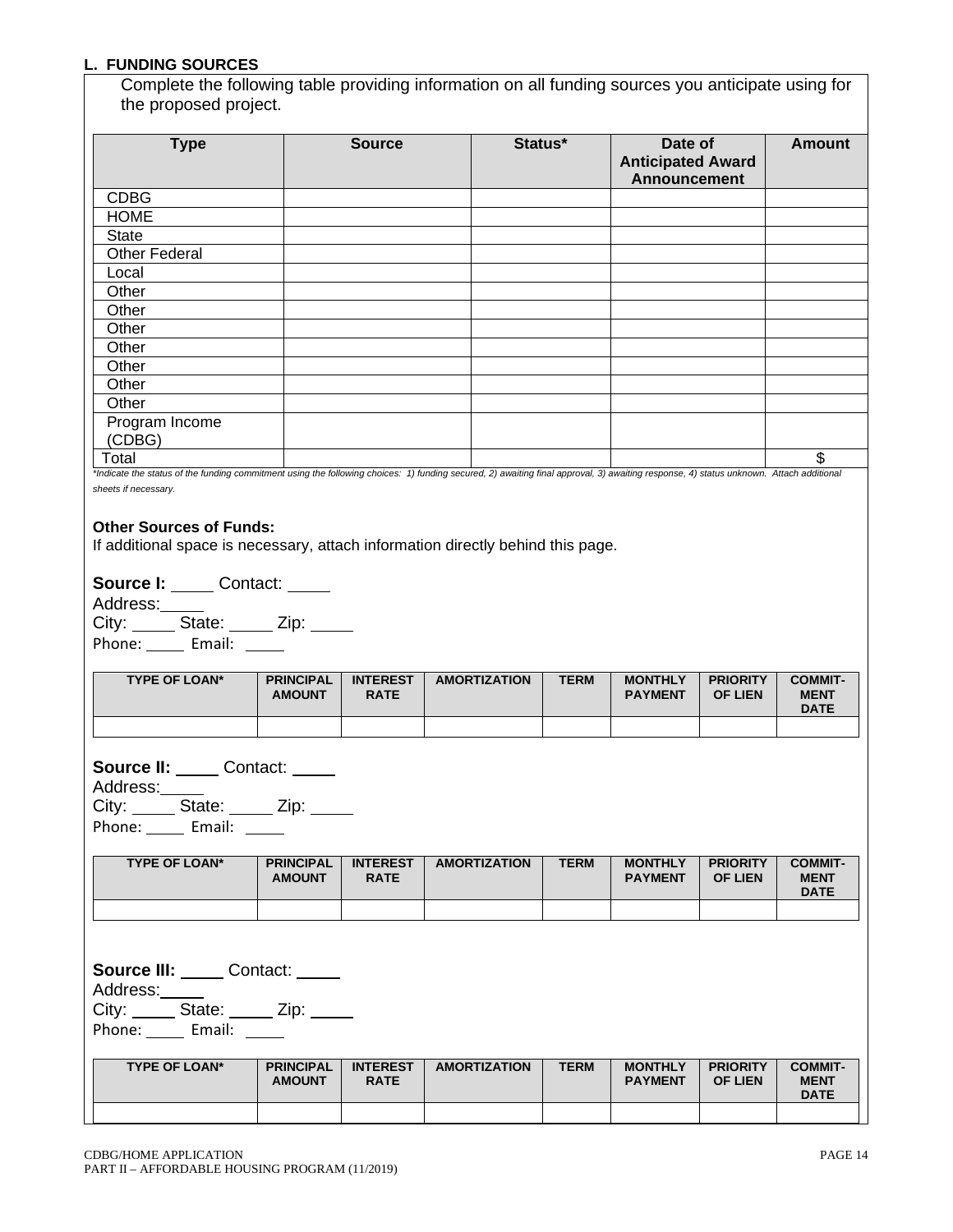| Reduction Options -- Can your project or program be funded at a reduced level if necessary?                                |
|----------------------------------------------------------------------------------------------------------------------------|
| No<br>Yes<br>Minimum amount needed to make project viable: \$                                                              |
| Explain what element of your project/program would be modified to address this reduction?                                  |
|                                                                                                                            |
| Is the project for which funds are being requested a multi-phased activity requiring funds from future years?<br>Yes<br>No |
| If Yes, describe how the project will be completed should additional HOME/CDBG funds not be available or<br>awarded?       |
|                                                                                                                            |

## **M. INCOME AND EXPENSE PROJECTIONS**

| At a minimum, provide a 15-year income and expense pro forma on a separate sheet, similar to the format below<br>for long-term projects (e.g. rental housing projects or large owner occupied housing projects). The Pro Forma |
|--------------------------------------------------------------------------------------------------------------------------------------------------------------------------------------------------------------------------------|
| must include all income and expenses (for each year and in total) projected for the development to determine                                                                                                                   |
| cash flow. Assumptions should be clearly stated such as rent levels (including utility allowances),                                                                                                                            |
| vacancy/collection loss rates, projected annual income and expense percentages increases, etc.).                                                                                                                               |
|                                                                                                                                                                                                                                |
| Income and Expense Pro Forma Format:                                                                                                                                                                                           |
| 1. Gross Income                                                                                                                                                                                                                |
| 2. Vacancy and loss %                                                                                                                                                                                                          |
| 3. Effective Gross Income                                                                                                                                                                                                      |
| 4. Operating Expenses:                                                                                                                                                                                                         |
| a. Taxes and Insurance                                                                                                                                                                                                         |
| b. Repair and Maintenance                                                                                                                                                                                                      |
| Management/Administration<br>c.                                                                                                                                                                                                |
| <b>Replacement Reserves</b><br>d.                                                                                                                                                                                              |
| e. Operating Reserves                                                                                                                                                                                                          |
| 5. Total Operating Expenses                                                                                                                                                                                                    |
| 6. Net Operating Income                                                                                                                                                                                                        |
| 7. Debt Service                                                                                                                                                                                                                |
| 0. 0. . I. FI.                                                                                                                                                                                                                 |

8. Cash Flow

# **N. Wage Requirements: Prevailing Wages/Davis-Bacon**

Federal prevailing wage rates are the minimum requirement whenever CDBG/HOME funds are used for construction. Projects receiving federal funds are required to follow Davis Bacon wage rate requirements.

Describe how federal wage requirements are reflected in the project budget. Identify by name the member of the development team who will work with CCCD staff to ensure compliance with wage requirements.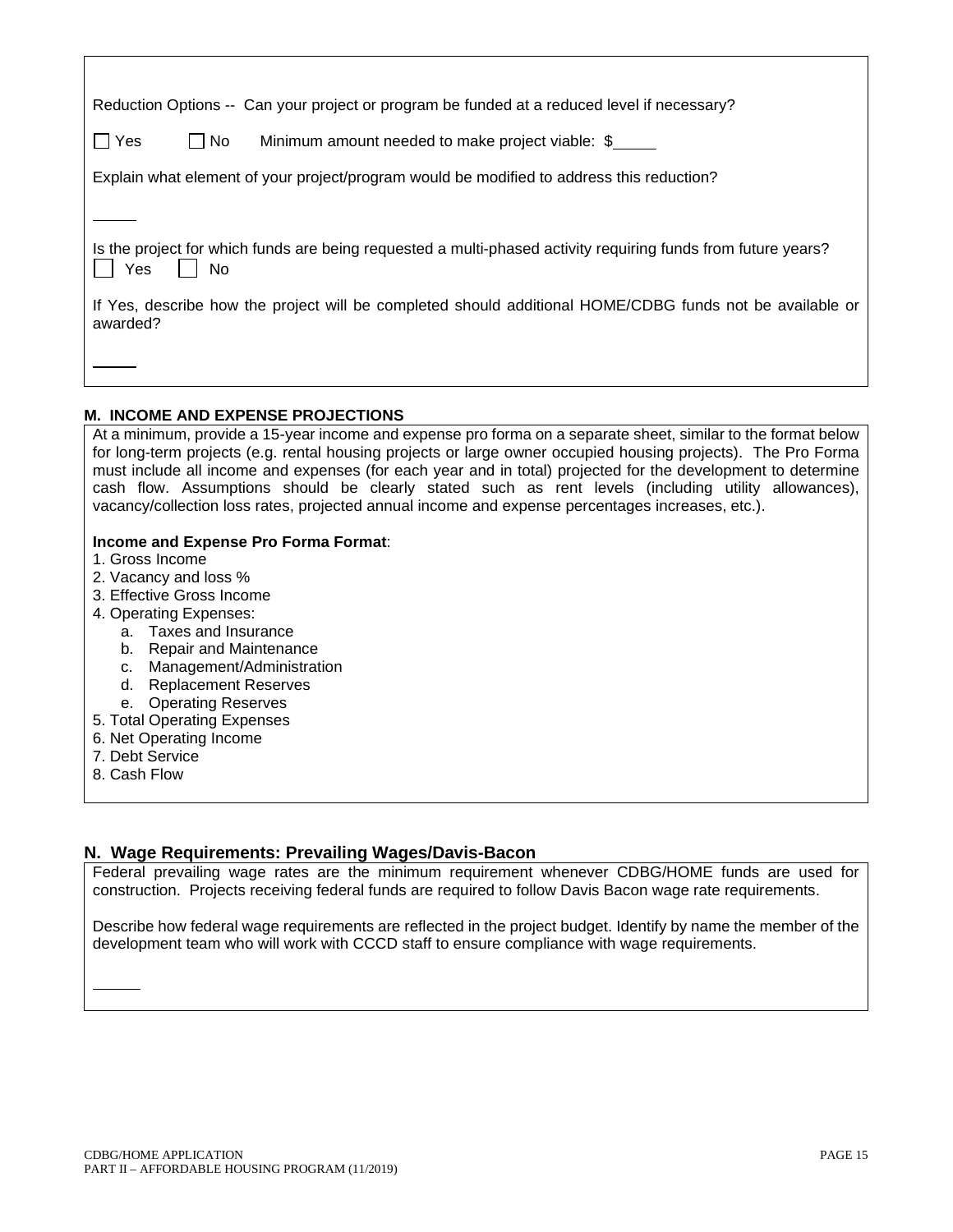## **O. PROJECT/PROGRAM IMPLEMENTATION SCHEDULE**

Work funded with CDBG/HOME funds should not start until the environmental review has been completed; funds are released by the U.S. Department of Housing and Urban Development; and the agency is under contract with Cumberland County Community Development.

| a. Project Start-up                       | <b>Completion Date</b> |
|-------------------------------------------|------------------------|
| Purchase Contract/Option Signed           |                        |
| <b>Property Acquisition Completed</b>     |                        |
| <b>Zoning Approvals Obtained</b>          |                        |
| <b>Final Bid Specifications Completed</b> |                        |
| Detailed Program Design Completed         |                        |
| Environmental Reviews Completed*          |                        |
| <b>Building Permits Obtained</b>          |                        |

| b. Financing Sources Obtained           | <b>Completion Date</b> |
|-----------------------------------------|------------------------|
| <b>Construction Loan</b>                |                        |
| <b>Bridge Loan</b>                      |                        |
| <b>Private Lender Financing</b>         |                        |
| <b>Tax Credit Application Submitted</b> |                        |
| <b>Tax Credit Allocation Approval</b>   |                        |
| Govt Grants/Loans:                      |                        |
| Other Financing:                        |                        |
| Other Financing:                        |                        |

| c. Construction/Implementation                       | <b>Completion Date</b> |
|------------------------------------------------------|------------------------|
| <b>Construction Starts</b>                           |                        |
| Marketing of Units or Program Begins                 |                        |
| Occupancy/Rent-up Begins (rental projects)           |                        |
| Full Occupancy (rental projects)                     |                        |
| Closing on First Sale (homebuyer projects)           |                        |
| Closing on Final Sale (homebuyer projects)           |                        |
| Complete Rehab Const. (for units currently occupied) |                        |

\*Obtain an estimate from CCCD Staff. Environmental Review will begin as soon as the applicant has been conditionally selected for funding. Environmental reviews may take approximately 60-90 days to complete unless there are pending issues or additional studies that have to be completed.

## **P. AGENCY CAPACITY AND PROGRAM EXPERIENCE**

Summarize your organization's experience in affordable housing development, housing management, and/or other areas relevant to the proposed project. Also describe how your organization will implement this project. Once completed, who will manage the project?

Describe your organization's experience in operating Federal programs/projects of a similar nature. If none, please indicate.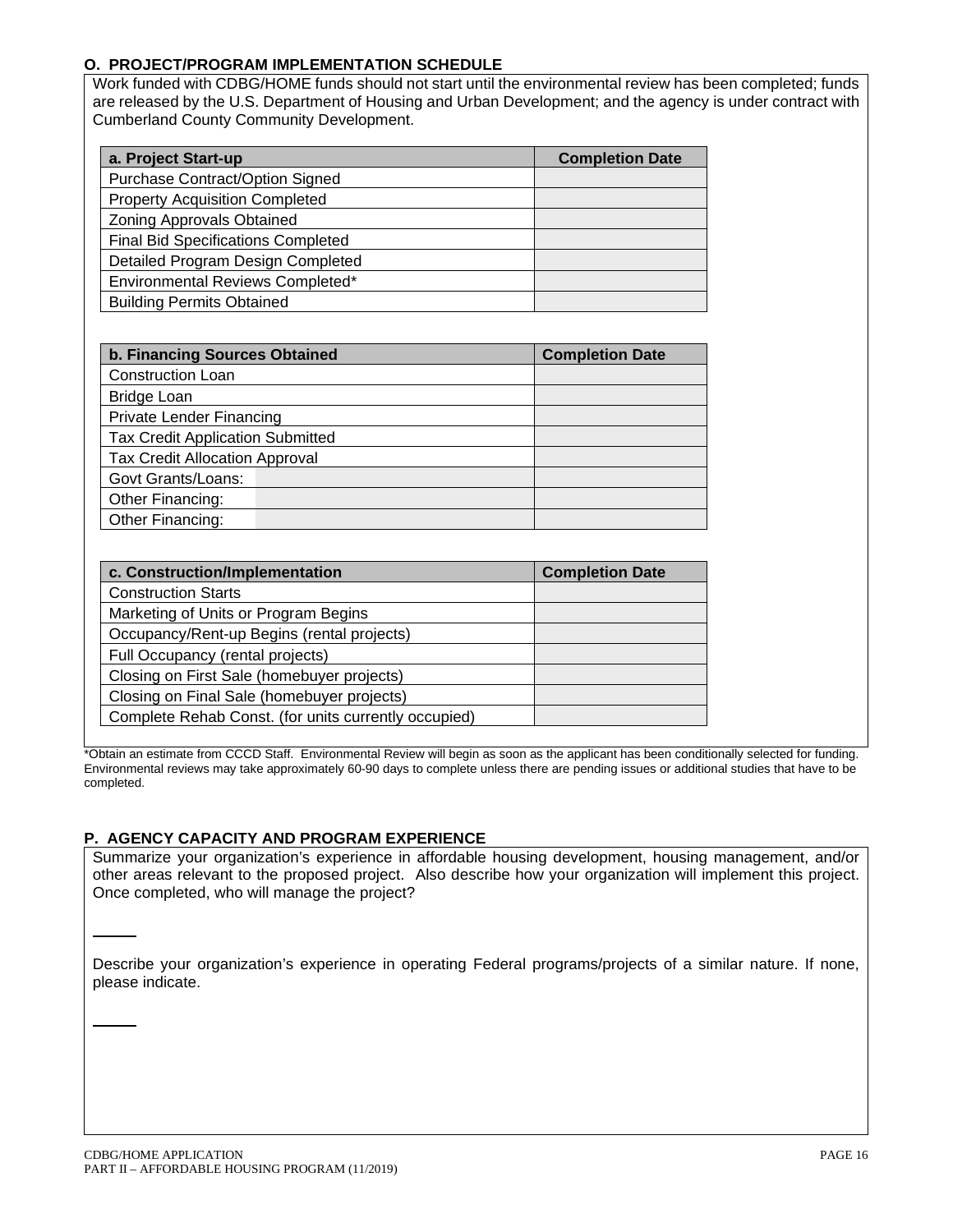| List previous affordable housing projects developed by your organization (most recent projects). Provide below |
|----------------------------------------------------------------------------------------------------------------|
| or as an attachment:                                                                                           |

| <b>Project Name</b> | Location | <b>Project Type</b> | <b>Number of</b><br><b>Units</b> | Year<br><b>Completed</b> |
|---------------------|----------|---------------------|----------------------------------|--------------------------|
|                     |          |                     |                                  |                          |
|                     |          |                     |                                  |                          |
|                     |          |                     |                                  |                          |
|                     |          |                     |                                  |                          |
|                     |          |                     |                                  |                          |

Has the applicant been in arrears and/or delinquent with any loan in the past five (5) years?

|  |  |  | N٥ |
|--|--|--|----|
|--|--|--|----|

### **Agency Financial Information**

Attach a complete copy of the most recent Single Audit or if an audit is not available, the most current applicant audited Financial Statement.

### **Q. PROJECT TEAM**

Provide the name of the consultant or staff person who will perform the following tasks. Please note that consultants paid for with CDBG/HOME funds must be selected through a competitive process and in accordance with 24 CFR Part 84 (nonprofit organizations) and 24 CFR Part 85 (local governments).

## **1. Application Phase**

| Prepare and submit Application: |
|---------------------------------|
|---------------------------------|

Consultant or Agency: \_\_\_\_\_\_<br>Email: \_\_\_\_\_\_

## **2. Prime Contractor:**

| Consultant or Agency: _____                | Contact: |
|--------------------------------------------|----------|
| Email:                                     | Phone:   |
| Indicate most recent project(s) completed: |          |

## **3. Architect:**

| Consultant or Agency: _____                | Contact: |
|--------------------------------------------|----------|
| Email:                                     | Phone:   |
| Indicate most recent project(s) completed: |          |

## **4. Engineer:**

Solicit and review construction bids:

Consultant or Agency: Contact: Email:  $\qquad \qquad$ 

Contact:<br>Phone:

### **5. Labor Standards / Davis-Bacon Requirements**

Obtain Davis-Bacon payroll reports from contractors/subcontractors and submit to CCCD:

Consultant or Agency: Contact: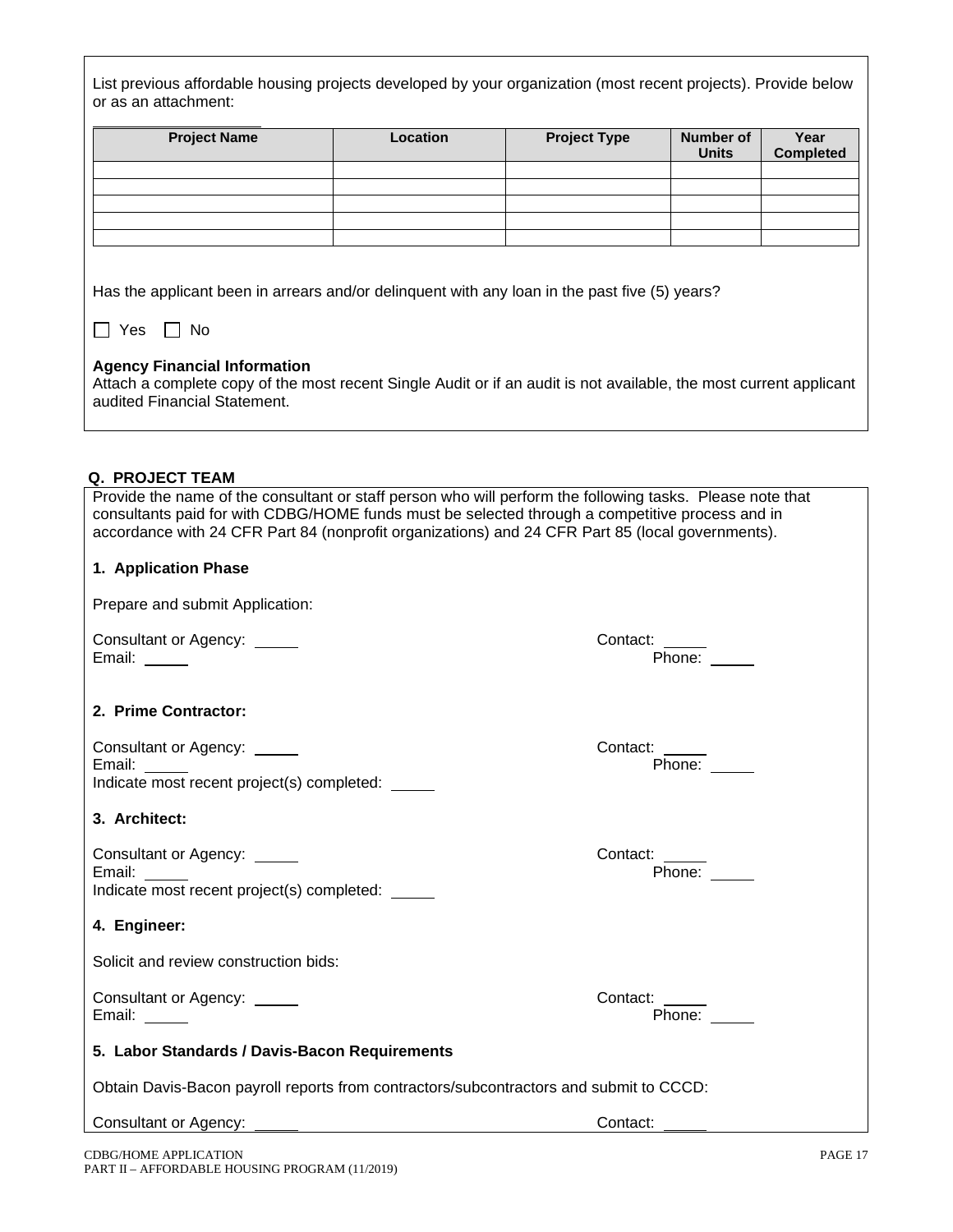| Email:                                                                                                                                                                                                                                                                                                                                                        | Phone: $\_\_$            |  |  |  |
|---------------------------------------------------------------------------------------------------------------------------------------------------------------------------------------------------------------------------------------------------------------------------------------------------------------------------------------------------------------|--------------------------|--|--|--|
| 6. Section 3 Requirements                                                                                                                                                                                                                                                                                                                                     |                          |  |  |  |
| Obtain forms from contractors/subcontractors and submit to CCCD:                                                                                                                                                                                                                                                                                              |                          |  |  |  |
| Consultant or Agency: _____<br>Email:                                                                                                                                                                                                                                                                                                                         | Contact: _____<br>Phone: |  |  |  |
| Does the developer or owner hold a direct financial interest in any development team member listed<br>above?                                                                                                                                                                                                                                                  |                          |  |  |  |
| $\Box$ Yes<br>$\vert$   No                                                                                                                                                                                                                                                                                                                                    |                          |  |  |  |
| If yes, provide details of the relationship: _____                                                                                                                                                                                                                                                                                                            |                          |  |  |  |
| Is the Developer, Sponsor, or any other Development Team Member listed on the previous page, including any<br>of their owner or partners, ever been debarred from Federal contracting opportunities by any agency of the<br>Federal Government? If yes, please provide details.                                                                               |                          |  |  |  |
| $\Box$ Yes<br>$\Box$ No                                                                                                                                                                                                                                                                                                                                       |                          |  |  |  |
|                                                                                                                                                                                                                                                                                                                                                               |                          |  |  |  |
| R. CONFLICT OF INTEREST DISCLOSURE                                                                                                                                                                                                                                                                                                                            |                          |  |  |  |
| §92.356<br>(f) Owners and Developers. (1) No owner, developer or sponsor of a project assisted with HOME funds (or officer,<br>employee, agent, elected or appointed official or consultant of the owner, developer or Sponsor) whether private,<br>for-profit or non-profit (including a community housing development organization (CHDO) when acting as an |                          |  |  |  |

| Is there a conflict between the Property Owner and the County? $\Box$ Yes<br>No.<br>If yes, please describe the relationship in the space provided below:                                                                        |
|----------------------------------------------------------------------------------------------------------------------------------------------------------------------------------------------------------------------------------|
|                                                                                                                                                                                                                                  |
| Is there a conflict between the Developer and the County? $\Box$ Yes<br>No.<br>If yes, please describe the relationship in the space provided below:                                                                             |
|                                                                                                                                                                                                                                  |
| Is there a conflict between the Purchaser and the Developer? $\Box$ Yes<br>No.<br>If yes, please describe the relationship in the space provided below:                                                                          |
|                                                                                                                                                                                                                                  |
| Is there a conflict between the Purchaser and the County? $\Box$ Yes<br>No.<br>If yes, please describe the relationship in the space provided below:                                                                             |
|                                                                                                                                                                                                                                  |
| Is the prospective seller or buyer an elected or appointed member of the Non-Profit Board of Directors or staff,<br>County Commission, City Council or some other governmental entity (State, Local or Federal)? [Carries<br>No. |
| If yes, please indicate the entity and the relationship:                                                                                                                                                                         |
|                                                                                                                                                                                                                                  |

Is prospective seller a member of the board of the applicant organization?  $\Box$  Yes  $\Box$  No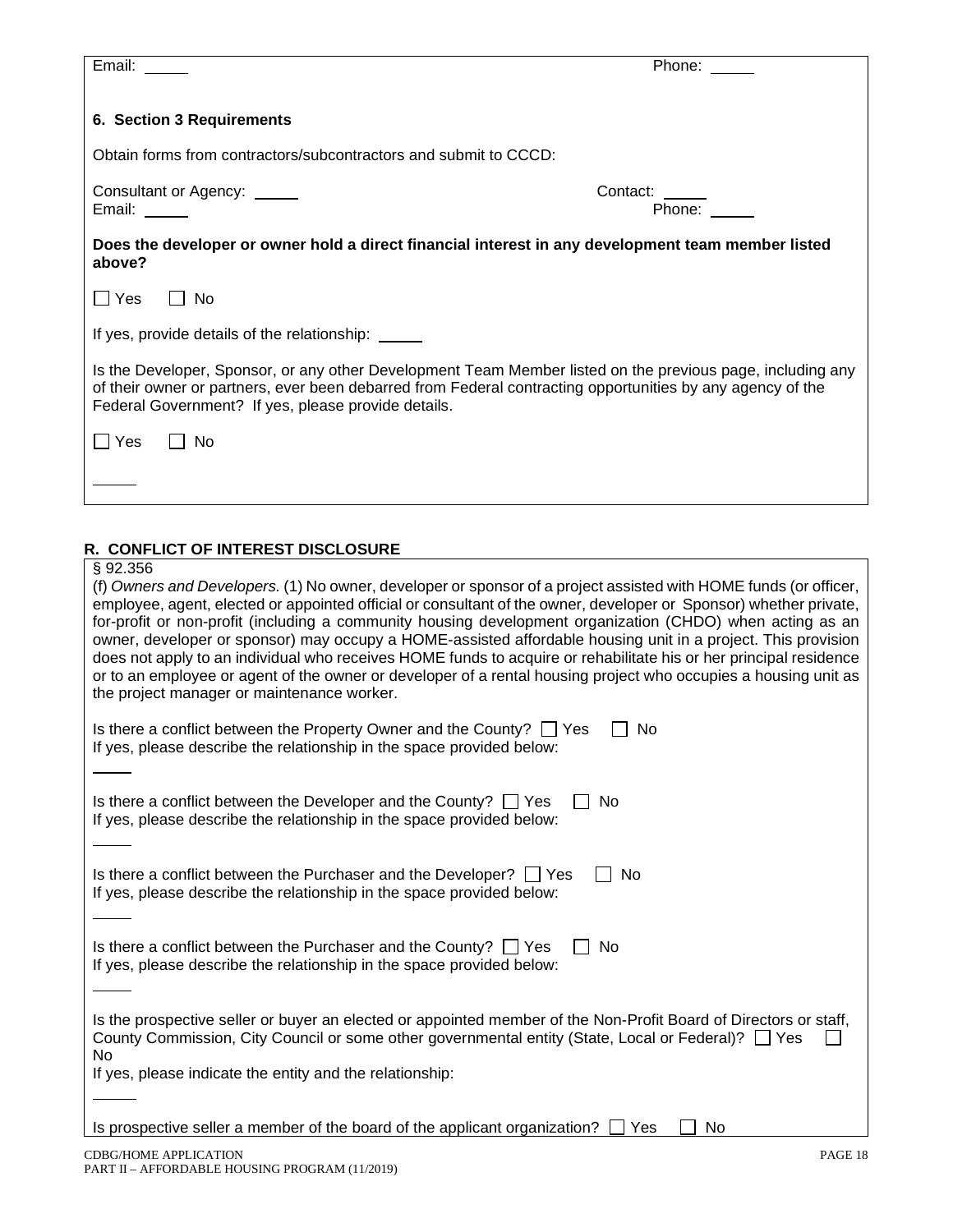|  |  |  |  |  |  |  |  | If yes, please explain the board relationship in the space provided below. |
|--|--|--|--|--|--|--|--|----------------------------------------------------------------------------|
|--|--|--|--|--|--|--|--|----------------------------------------------------------------------------|

| Does any Board Member or employee of the applicant entity have a financial interest of any kind; ownership,       |
|-------------------------------------------------------------------------------------------------------------------|
| partnership, contract or funding resource with the applicant organization? $\Box$ Yes $\Box$ No                   |
| If yes, please explain the board relationship in the space provided below or attach explanation to application if |
| the space below is not adequate.                                                                                  |